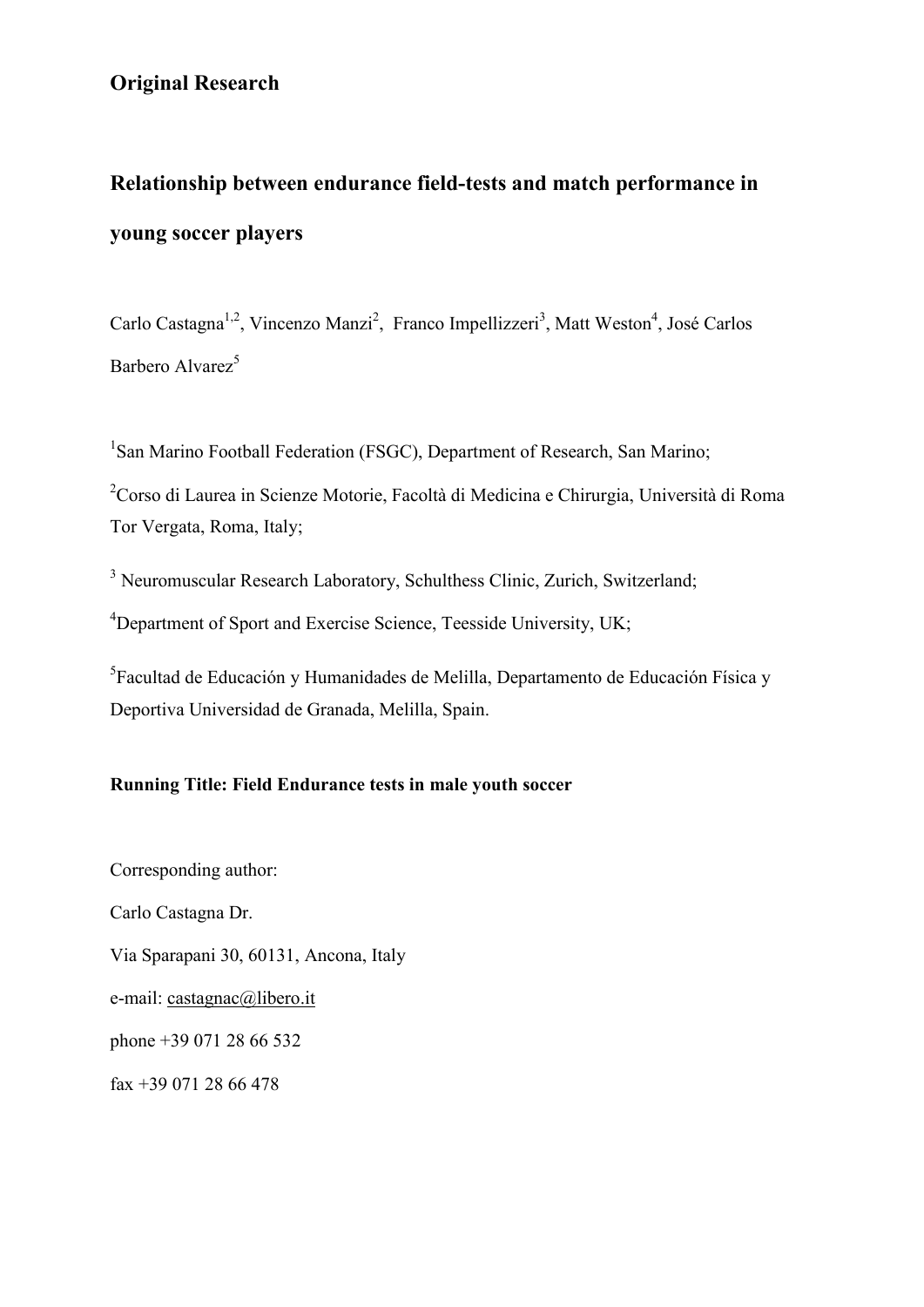## **Relationship Between Endurance Field-tests and Match Performance in Young Soccer Players**

#### **ABSTRACT**

The purpose of this study was to examine the relationship between popular endurance field tests and physical match performance in elite male youth soccer players. Eighteen male young soccer players (age 14.4±0.1 years, height 1.67±4.8 cm, body mass 53.6±1.8 kg) were randomly chosen among a population of elite-level soccer players. Players were observed during international championship games of the corresponding age categories and randomly submitted to the level 1 of the Yo-Yo intermittent recovery test (Yo-Yo IR1), the Multistage Fitness Test (MSFT) and the Hoff test on separate occasions. Physical and physiological match demands were assessed using Global Positioning System technology and short-range telemetry (GPS Elite, Canberra, Australia) respectively. Players covered 6087±582 m (5098- 7019m) of which 15% (930±362 m; 442-1513) were performed at HIA. During the first and second half players attained 86.8 $\pm$ 6.5 and 85.8 $\pm$ 5.8% of HR<sub>max</sub> (p=0.17) with peak HR's of  $100\pm2$  and 99.4 $\pm3.2\%$  of HR<sub>max</sub> respectively. Players' Yo-Yo IR1 and MSFT performance were significantly related (r from 0.62 to 0.76) to a number of match physical activities. However the Hoff test was only significantly related with sprint distance  $(r=0.70, p=0.04)$ . The Yo-Yo IR1 showed very large association with MSFT performance  $(r=0.89, p<0.0001)$ . This study's results showed that Yo-Yo IR1 and MSFT test may be regarded as valuable tests to assess match fitness and subsequently guide training prescription in youth soccer players. The very large relationship between Yo-Yo IR1 and MSFT suggests their use according to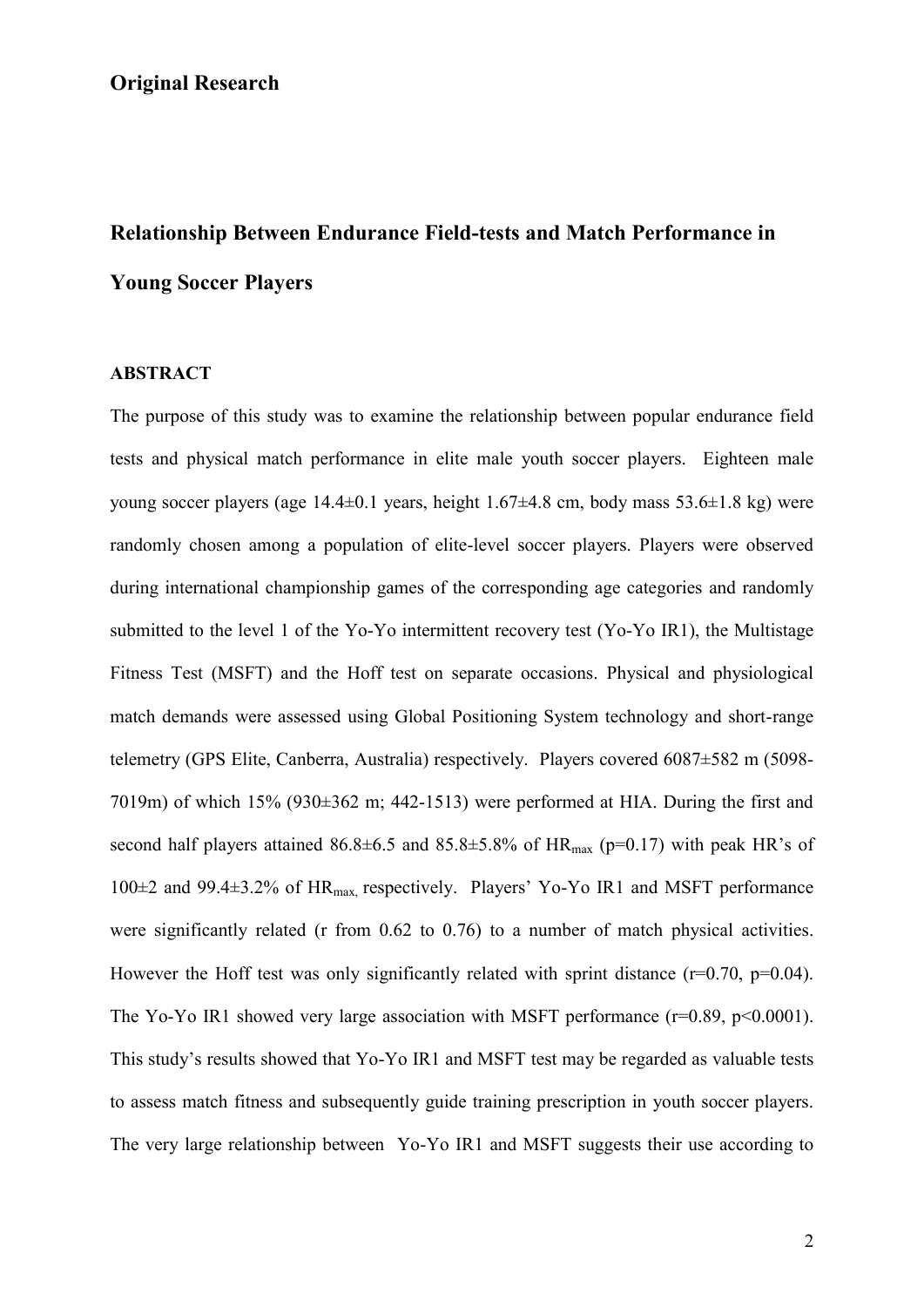the period of the season and the aerobic-fitness level of the players. Due to the association of the Yo-Yo IR1 and MSFT with match physical performances these tests should be considered in talent selection and development.

**Key Words: association football, fitness assessment, match analysis, team sports, intermittent exercise** 

**Running title: Endurance field-testing in youth soccer**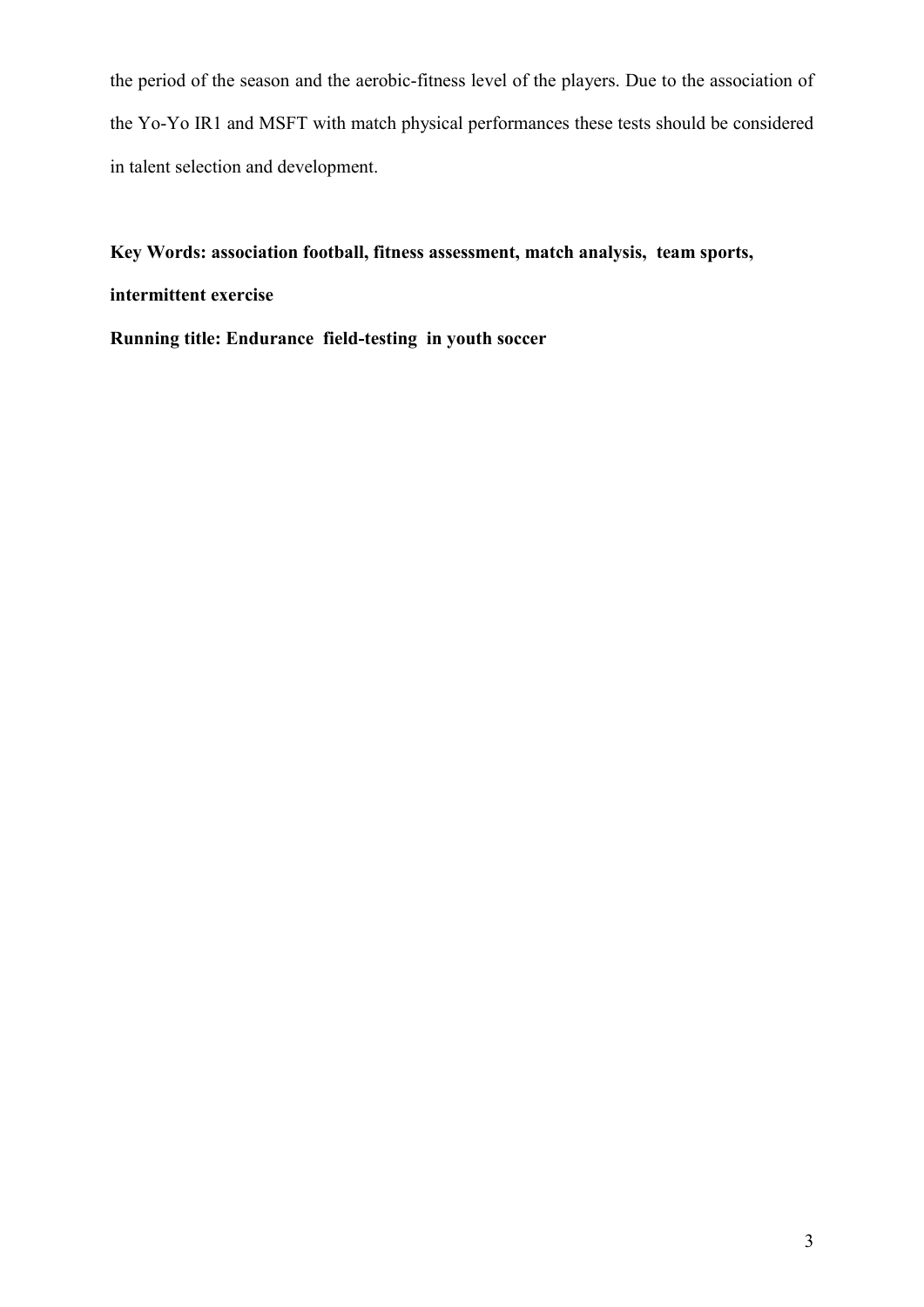#### **INTRODUCTION**

In youth soccer aerobic fitness has been reported to be a relevant component of the physiological make-up of the elite-level young soccer player (38-40). Indeed, scientific evidence has shown that aerobic fitness parallel the competitive development of youth soccer players (41, 43, 44).

Although laboratory aerobic fitness (32) detection is the optimal choice for the determination of reliable results, the involved procedures are time consuming and require highly trained personal (19). Furthermore, laboratory testing requires exercise-mode such us linear running that are not soccer specific  $(2, 5, 28, 41)$ . Consequently the laboratory assessment of aerobic fitness may results of doubtful relevance to specific soccer-training and competition. Furthermore the protocol used may limit players' motivation to testing (2, 5, 21, 27, 41).

Field-tests are considered as a sustainable alternative of laboratory tests (26, 34, 41). Recently a number of field tests have been proposed to assess aerobic fitness in male youth soccer players (8, 9, 13, 26, 41). These tests possess different degree of logical validity as per exercise mode (i.e. continuous vs intermittent shuttle running) and for sport-specific skills (i.e. ball dribbling or passing) considered (2, 41). However despite their association with criterion physiological variables of aerobic-fitness only limited evidence was provided for their relationship with game activities (i.e. direct validity) (4). Indeed to the best of our knowledge only the Yo-Yo intermittent recovery test level 1 (Yo-Yo IR1) has been assessed for direct validity with regards to male youth soccer players (13). Information in this regard would be of interest as direct validity is considered as a necessary pre-requisite of a sportspecific field test (4, 11, 13). Furthermore knowledge about test redundancy may help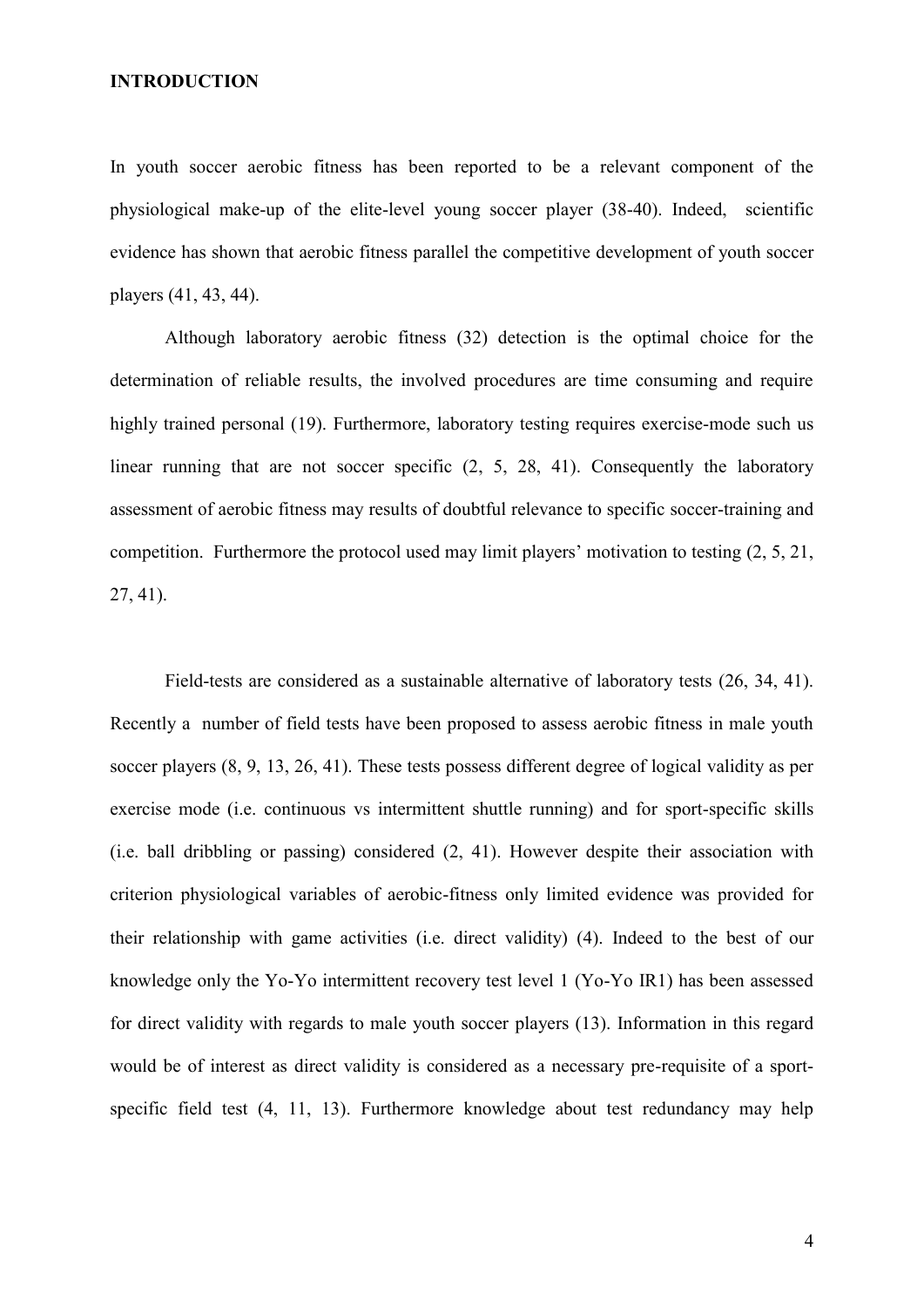strength and conditioning coaches in endurance assessment when dealing with male youth soccer.

As a consequence of the developed reasoning the possibility to implement a soccer exercisemode specific field-test for the determination of aerobic-fitness would be of interest for coaches and soccer strength and conditioning professionals. Therefore the aim of the present study was to examine the relationship between popular endurance based field-test performance and match physical activities in young male elite level soccer players. A second aim of the study was to evaluate the practical application of each test.

#### **METHODS**

#### **Experimental Approach to the Problem**

In this study the association between match physical performance and endurance performance of young elite-level soccer players was examined using a descriptive correlation design (12). Players' physical load, as time and distance spent in selected match activity categories, was assessed using Global Position System technology (GPS, SPElite, GPsports, Australia). Physiological stress was assessed monitoring heart rate (HR) during matches (18, 20). The endurance performance was tested using three popular field-tests: the Yo-Yo Intermittent Recovery level 1 test (Yo-Yo IR1) (2, 29), the Multistage Fitness test (MSFT) (36), and the Hoff et al. (14, 22) test (Hoff). The MSFT and Yo-Yo IR1 share the same directional running mode (i.e. shuttle running over 20m) showing difference in speed progression and exercise form (i.e. continuous vs intermittent running). Indeed the Yo-Yo IR1 protocol involves 10 s recovery every 40m and a higher starting speed  $(10 \text{ vs } 8 \text{ km} \cdot \text{h}^{-1})$  compared to the MSFT. However after the first two stages (i.e.  $12 \text{ km} \cdot \text{h}^{-1}$ ) the Yo-Yo IR1 considers speed increments of 0.5 km $\cdot$ h<sup>-1</sup> until exhaustion like in the MSFT (2, 29).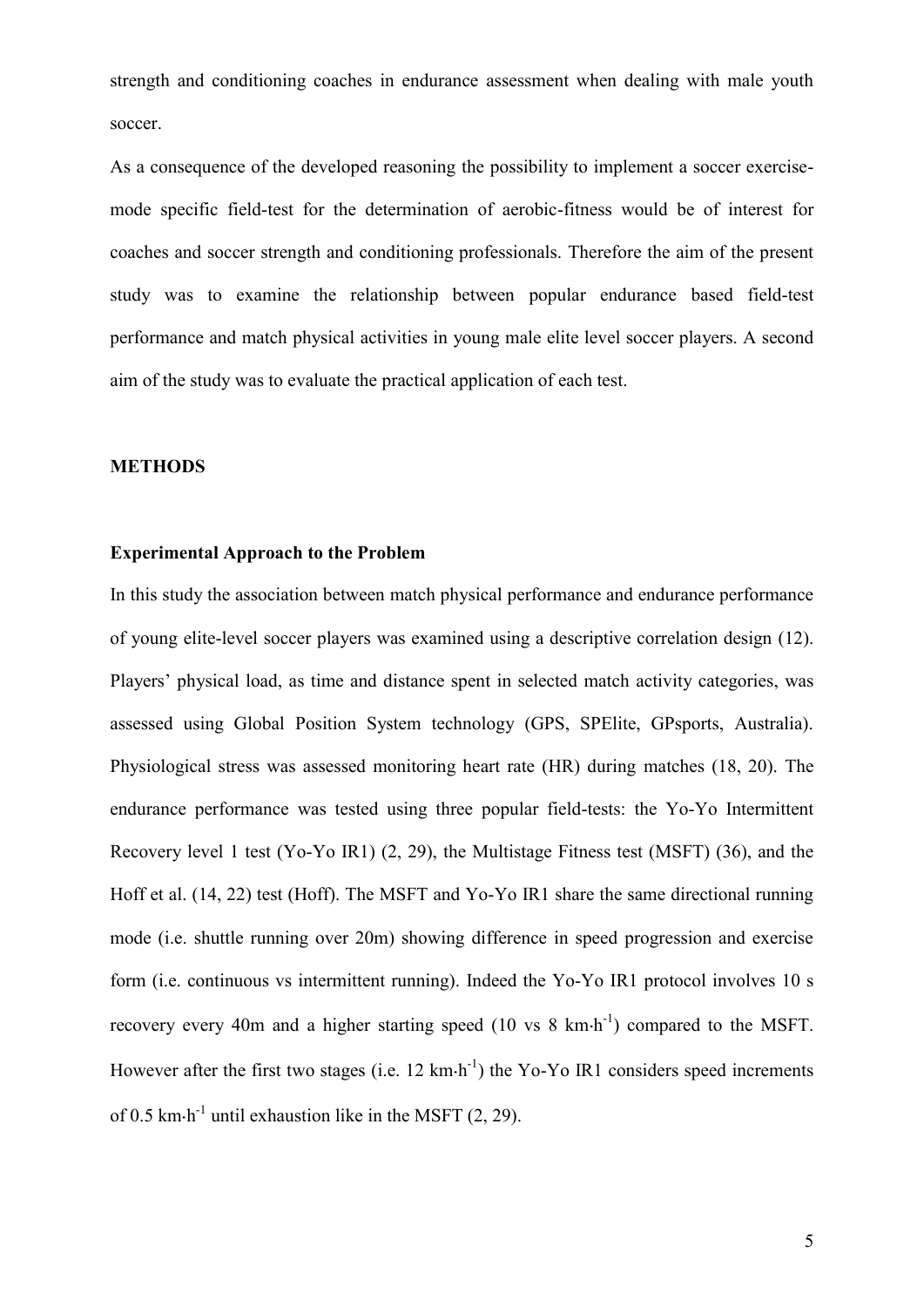The Hoff test was recently proposed as a valid alternative to shuttle-running tests for endurance assessment in soccer (14, 22). This test requires players to cover as much distance as possible during 10 min dribbling a ball over a purpose-built circuit (14) (Fig. 1). Recent studies have shown the Hoff test possess criterion validity and sensitivity to aerobic fitness development in youth soccer players (14). Despite this no study has evaluated the reliability and direct validity of the Hoff test and therefore the relevance of the Hoff test to soccer is mainly associated to its supposed logical validity (i.e. ball dribbling) (14). To the best of this study's authors no published study is currently available as per direct validity of the MSFT. As the field tests considered in this study are deemed to test the same physiological variable (i.e. aerobic performance) test redundancy was assessed with multiple comparison correlation analysis (45).

#### **Subjects**

Eighteen soccer players (age  $14.4\pm0.1$  years, height  $1.67\pm4.8$  cm, body mass  $53.6\pm1.8$  kg) all members of an elite-level National Youth Soccer Academy (Federazione Sammarinese Giuoco Calcio, San Marino, N=200) were randomly selected using as stratification criteria age and playing role. The selected players (6 forwards, 6 midfield and 6 defenders) possessed at least 4 years of experience in soccer training and competition and took part in National and International championships at the time of the investigation. Players trained three times a week (~90 min per session) with a competitive match taking place at the end of the week. Training sessions consisted mainly in technical and tactical skill development (75% of the training time). Physical conditioning was performed twice a week and aimed towards anaerobic and aerobic performance development (1). Anaerobic training consisted of plyometrics and sprint training drills (1) and aerobic fitness was developed using small-sided games (35) and short or long interval running (27).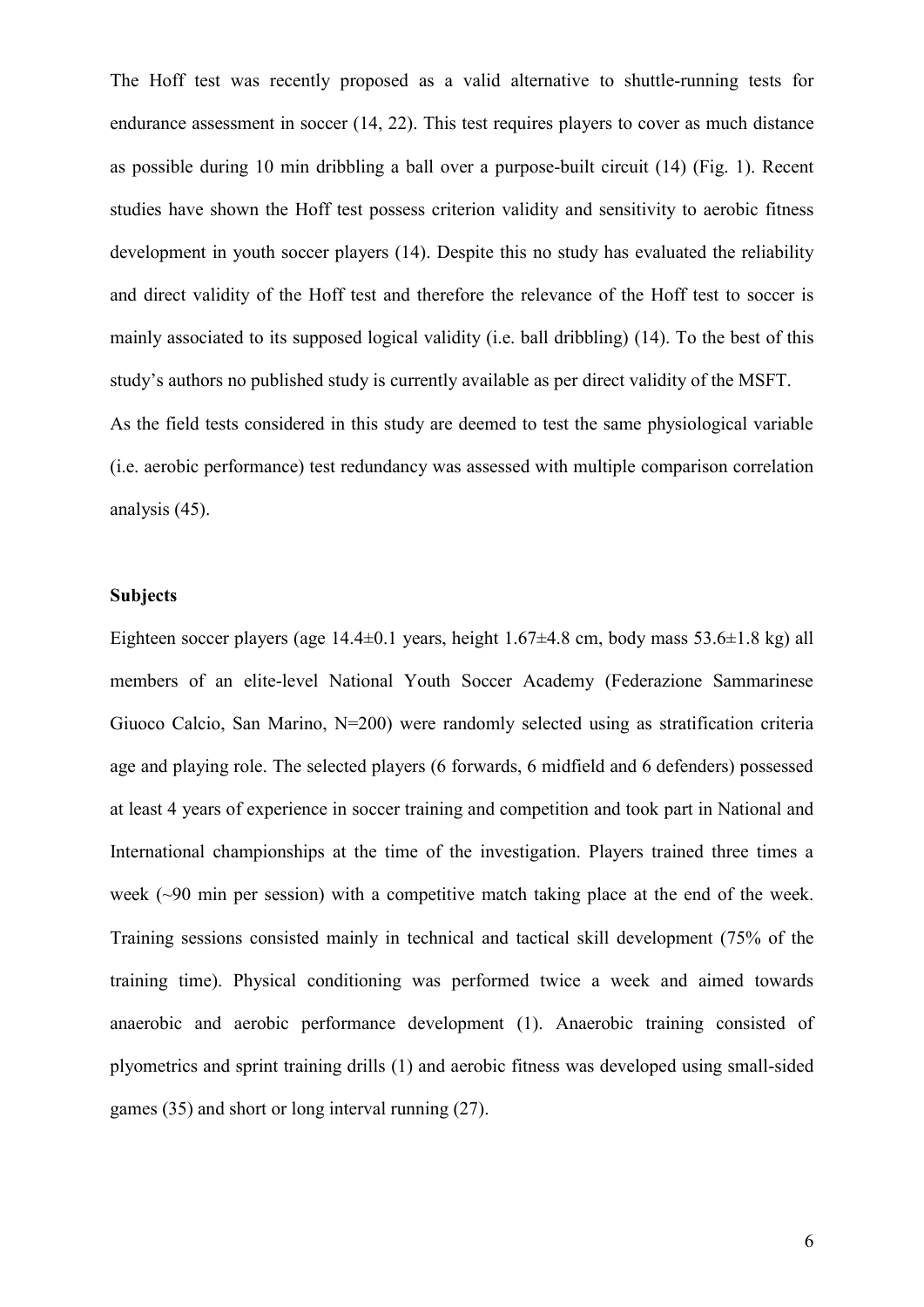Testing procedures were performed during the last stage of the competitive season (April-May 2007). This study was conducted in accordance with the Human & Animal Experimentation Policy Statements of the American College of Sports Medicine. Written informed consent was received from all players and parents after verbal and written explanation of the experimental design and potential risks of the study. Information was presented at the time of consent in a way that was easily understood by the subjects and provided in a language in which the subjects were fluent. As a result a fair explanation of the procedures to be followed and their purposes, identification of any procedures that were experimental, and description of any and all risks attendant to the procedures was provided to each players and parent/guardian that voluntarily accepted to participate after randomised selection and prior familiarization with the testing procedures. Informed consent was obtained from each of the participants and their parents or legal guardians only after familiarization with the procedures used in this study (i.e. sub-maximal practise of the field tests and use of GPS during a trial game). In order to improve internal validity players were blinded about the work hypothesis informing the aims of this observational study. All players agreed to provide their maximum will effort in order to perform at their best during all the field tests and competitions considered in this study. Before familiarization each player and parent or legal guardian was written and verbally made aware that they were free to withdraw from the study without any penalty for an upcoming reason/s. The local Institutional Review Board approved the study.

#### **Procedures**

In this study players' activity profile was assessed using GPS technology. During competitive matches players wore a GPS device, inserted in a purpose built back-pack, that enabled speed and distance recording (1Hz). Players' accelerations were also recorded using a built-in accelerometer which operational sampling rate was of 100 Hz, in order to improve quality of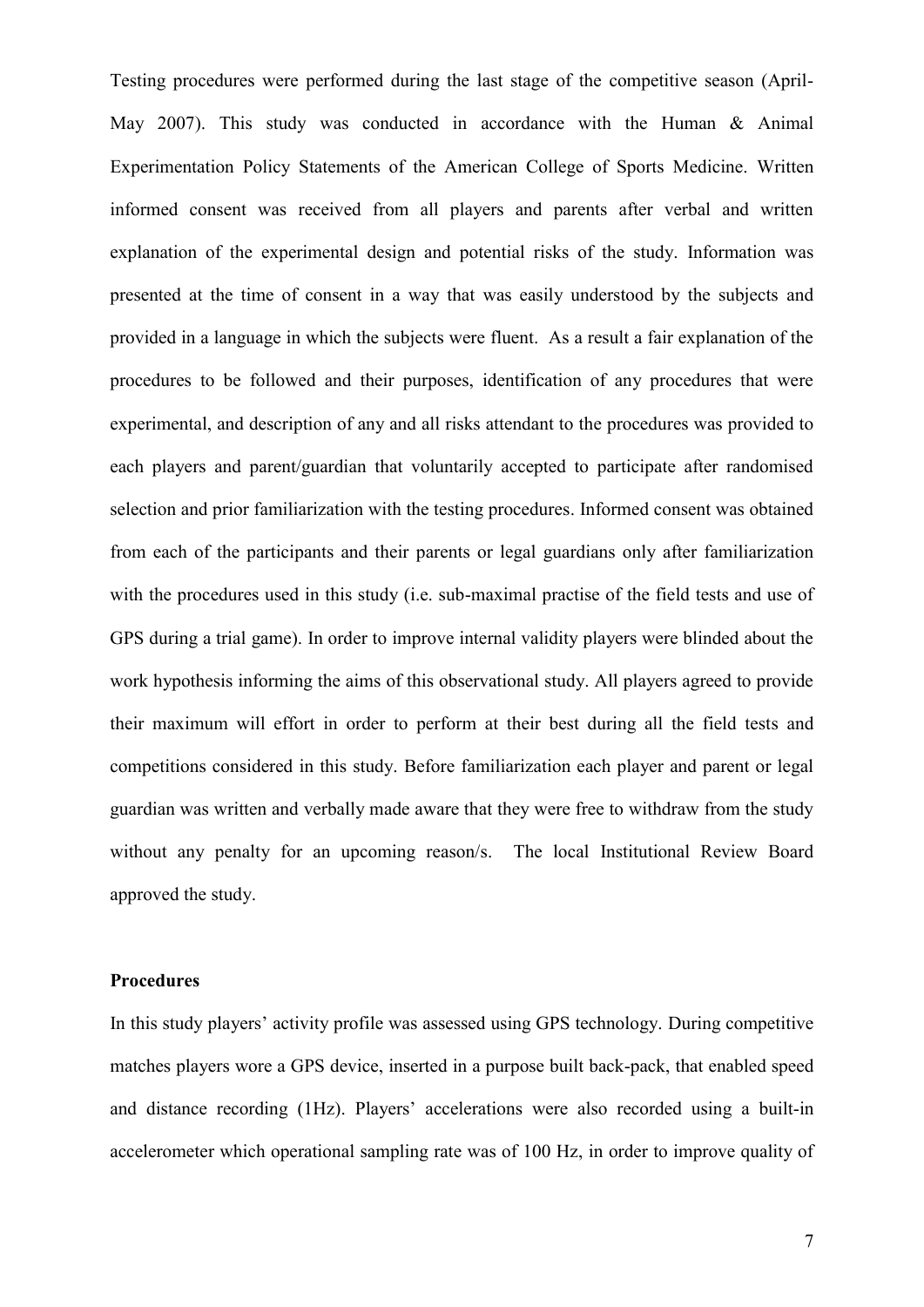speed detection (GPS, SPElite, GPsports, Australia). Validity of the GPS system used have been reported elsewhere (3, 16, 17, 31, 33). In a recently published comparative research (37) the GPS system used in this study showed to provide distances (in match categories similar to this study) that resulted near perfectly associated (r from 0.90 to 0.94) with those detected with a semi-automatic image-recognition system (25Hz) that has been validated and it is widely used for match analysis in professional European soccer (6). Before commencing this observational research a measurement quality control was performed with this study GPS system with 10 players. No significant bias  $(p>0.05)$  was found between the actual vs GPS detected distances (discrete bouts of 10 to 50m) at the speed (photocells timing as criterion) considered for the match categories of this study. The magnitude of the difference was in the range of  $\pm 1$ -3% thus similar to that reported as acceptable for the most used match analysis system currently available (6).

Match activities were determined according to Castagna et al. (7) as follows:

- 1. Standing  $(ST; 0 to 0.4 km \cdot h^{-1})$ ;
- 2. Walking (W; 0.4 to 3.0 km $\cdot$ h<sup>-1</sup>);
- 3. Jogging  $(J: 3.0 \text{ to } 8.0 \text{ km} \cdot \text{h}^{-1})$ :
- 4. Medium Intensity Running (MIR;  $8.0$  to 13.0 km·h<sup>-1</sup>);
- 5. High-intensity Running (HIR; 13.0 to 18.0 km·h<sup>-1</sup>);
- 6. Sprinting (SPR;  $>18.0 \text{ km} \cdot \text{h}^{-1}$ );
- 7. High-Intensity Activity (HIA; HIR+SP).

Competitive matches (11 vs 11,  $n=4$ ) were played at the same time of the day (15.30 pm) on a regular sized synthetic-grass soccer pitch over two halves each lasting 30 min (10 min interval). Match air temperature and relative humidity were  $22.8\pm1.8$  C° and  $40\pm9.8\%$ respectively. In order to avoid dehydration *"ad libitum"* drinking was allowed to players. A minimum of 5 and a maximum of 8 players were observed during the same competitive match. Each player was observed for a minimum of two and a maximum of four competitive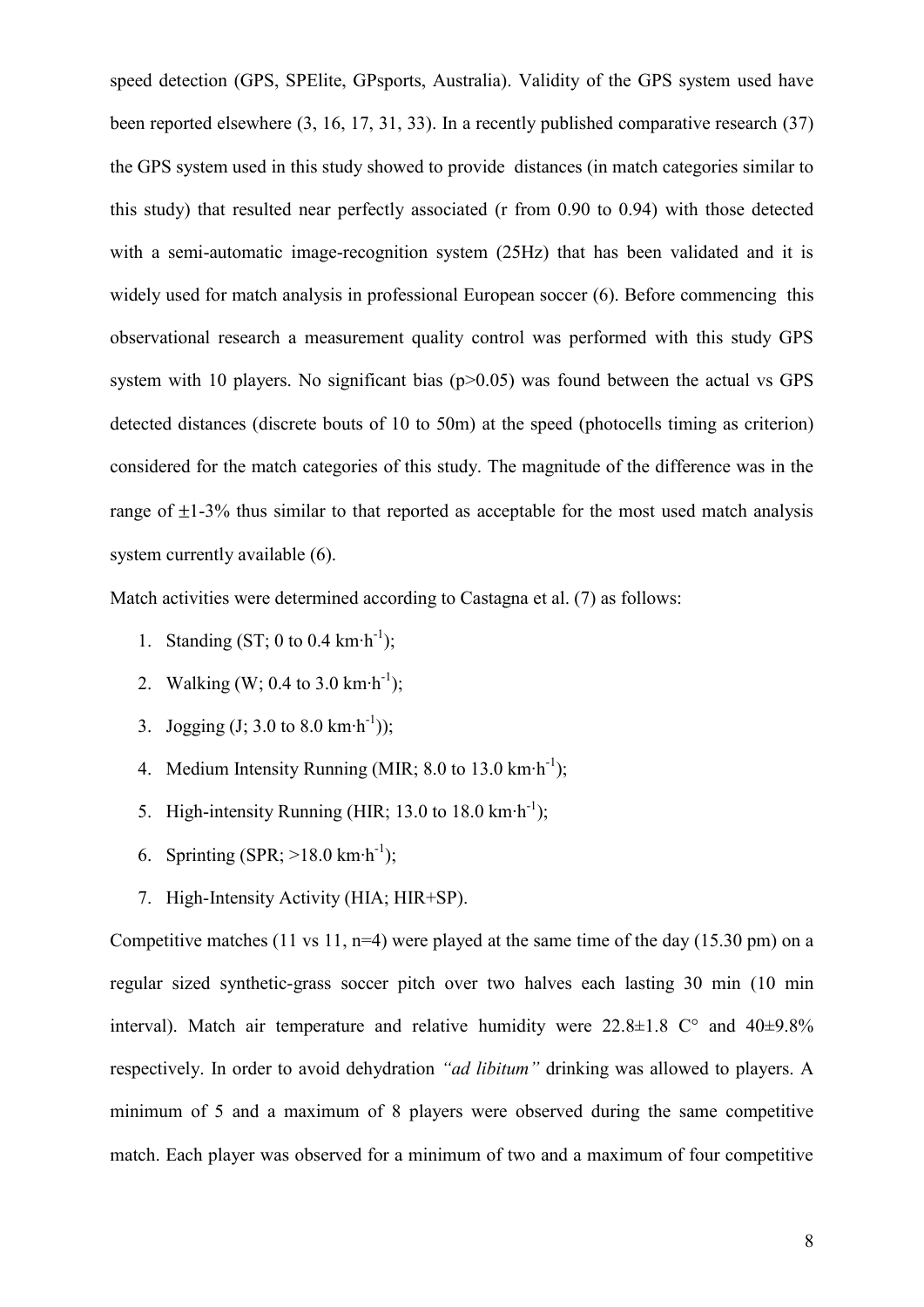matches (within 15-20 days) and physical match performance categories were reported as mean of the observed games.

Heart-rates were monitored using short-range telemetry every 1 s during the matches (GPS Elite, GPSports, Australia) and every 5 s during the Yo-Yo IR1 (Polar Team-System, Kempele, Finland). Data analyses were performed with dedicated software packages (Team AMS software GPSports and Polar Team-System respectively).

The Yo-Yo IR1 and MSFT were performed according to the procedures suggested by Krustup et al. (29) and Castagna et al. (10). The Hoff test was performed following the procedures suggested by Chamari et al. (14). All test were performed in a random order and on separate occasions (i.e. at least 72 apart) within 10-15 days before or after the competitive matches on a grass football pitch. Peak HR attained during the Yo-Yo IR1 was considered as the players' maximal heart rate  $(HR_{max})$  as per Krustrup et al. (29). Reliability of Yo-Yo IR1 was established in 18 players tested one week apart resulting in a coefficient of variation (CV) of 3.8% with a Intra-class coefficient of correlation (ICC) of 0.92. The CV and ICC for the MSFT (3.6% and 0.92) and Hoff (18.2% and 0.68) test were assessed in 16 players 1 week apart. Field-test procedures were carried out with air temperature and relative humidity of 21.5 $\pm$ 1.2 C<sup>o</sup> and 45 $\pm$ 4.3% respectively.

#### **Statistical analyses**

Results are presented as mean±standard deviation (range). Data sets were checked for normality using the Shapiro-Wilk normality test and visual inspection. Differences between two variables were analysed using paired t-tests. The effect size (ES) of the difference between variables was assessed using Cohen's *"d"* (15). Value of *d* lower than 0.1, from 0.1 to 0.20, from 0.20 to 0.50, from 0.50 to 0.80 and higher than 0.80 were considered as trivial, small, moderate, large and very large, respectively. Relationships between variables were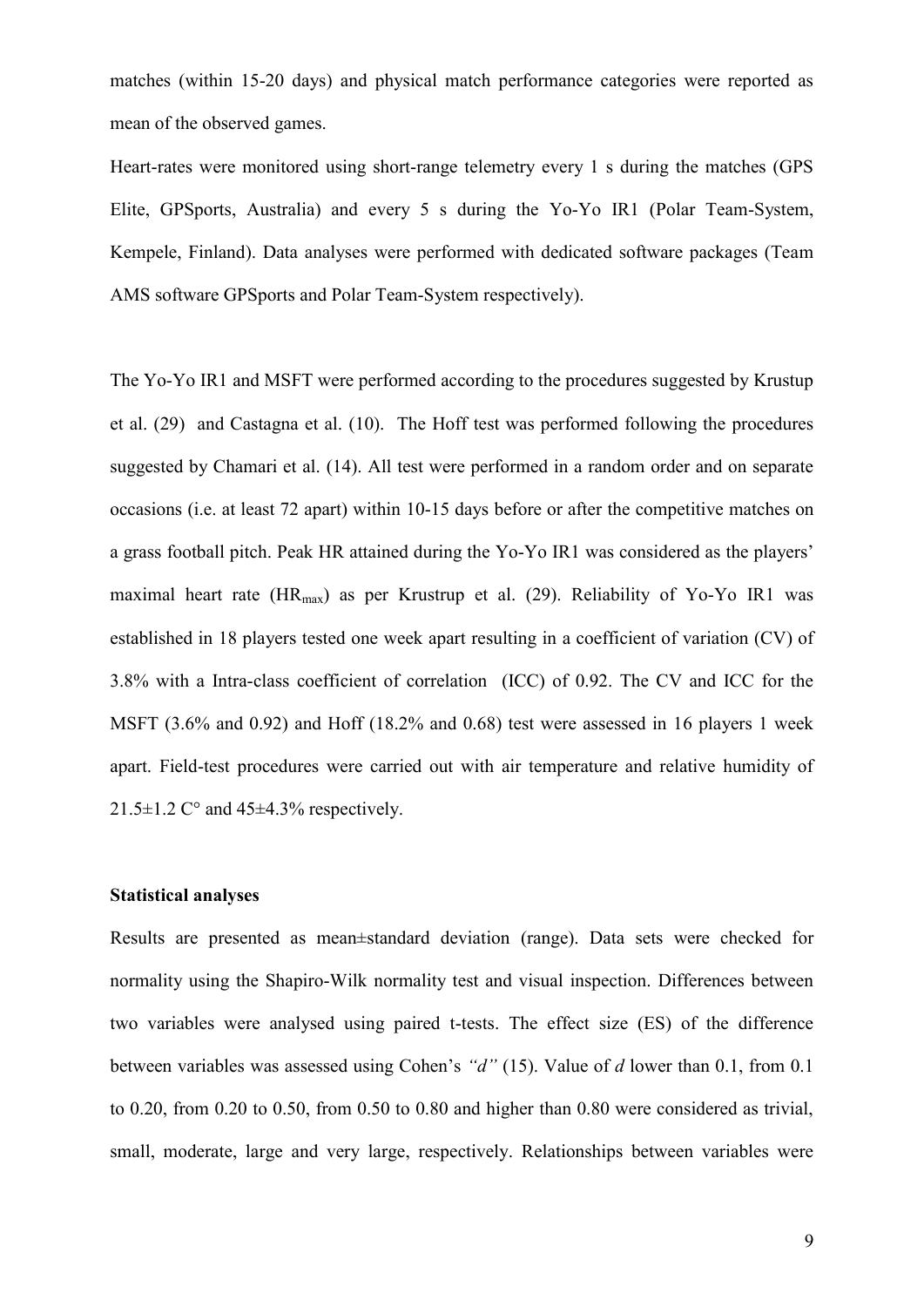assessed using Pearson's product moment correlation. According to Hopkins (24) magnitude for correlation coefficients were considered as trivial  $(r < 0.1)$ , small  $(0.1 < r < 0.3)$  moderate  $(0.3 \le r \le 0.5)$ , large  $(0.5 \le r \le 0.7)$ , very large  $(0.7 \le r \le 0.9)$  and nearly perfect  $(r > 0.9)$  and perfect (r= 1). Confidence intervals at 95% (95%CI) were provided for the correlation between variables. Significance was set at 0.05. A pilot study performed before this investigation, showed that to obtain a power of 0.80 twelve players were necessary.

#### **-------Figure 1 about here-------**

#### **RESULTS**

During the match players covered  $6087\pm582$  m (5098-7019m) of which 15% (930 $\pm$ 362 m, 442-1513) were performed at HIA. During the second half players covered significantly less total distance  $(-3.8\%, p=0.04)$  and distance at MIR  $(11\%, p=0.04)$ . No difference between halves was observed for HIA ( $p=0.96$ ) and SPR ( $p=0.18$ ). Details of match activities are presented in table 1. During the first and second half players attained the 86.8±6.5 and 85.8 $\pm$ 5.8% of HR<sub>max</sub> (p=0.17) respectively. Peak HR during the first and second half was 100 $\pm$ 2 and 99.4 $\pm$ 3.2% of HR<sub>max</sub>, respectively.

Total distance covered during the Yo-Yo IR1, MSFT and Hoff test was 760±283m (400- 1320m),  $1653\pm367$ m (1040-2120m) and 1059 $\pm$ 191m (666-1280m) respectively. Association between field tests and match activities are reported in table 2. The TD was associated (large) with MSFT only. However the Yo-Yo IR1 and MSFT performances were significantly related (large to very large) to HIA (figure 2), HIR and SPR. The Hoff test performance was only related (large) to SPR. The Yo-Yo IR1 performance was significantly correlated (very large) with MSFT performance  $(r=0.89, p<0.0001, 95\% CI 0.78-0.93)$ . No significant relationship was found between Hoff test with either Yo-Yo IR1 or MSFT performances.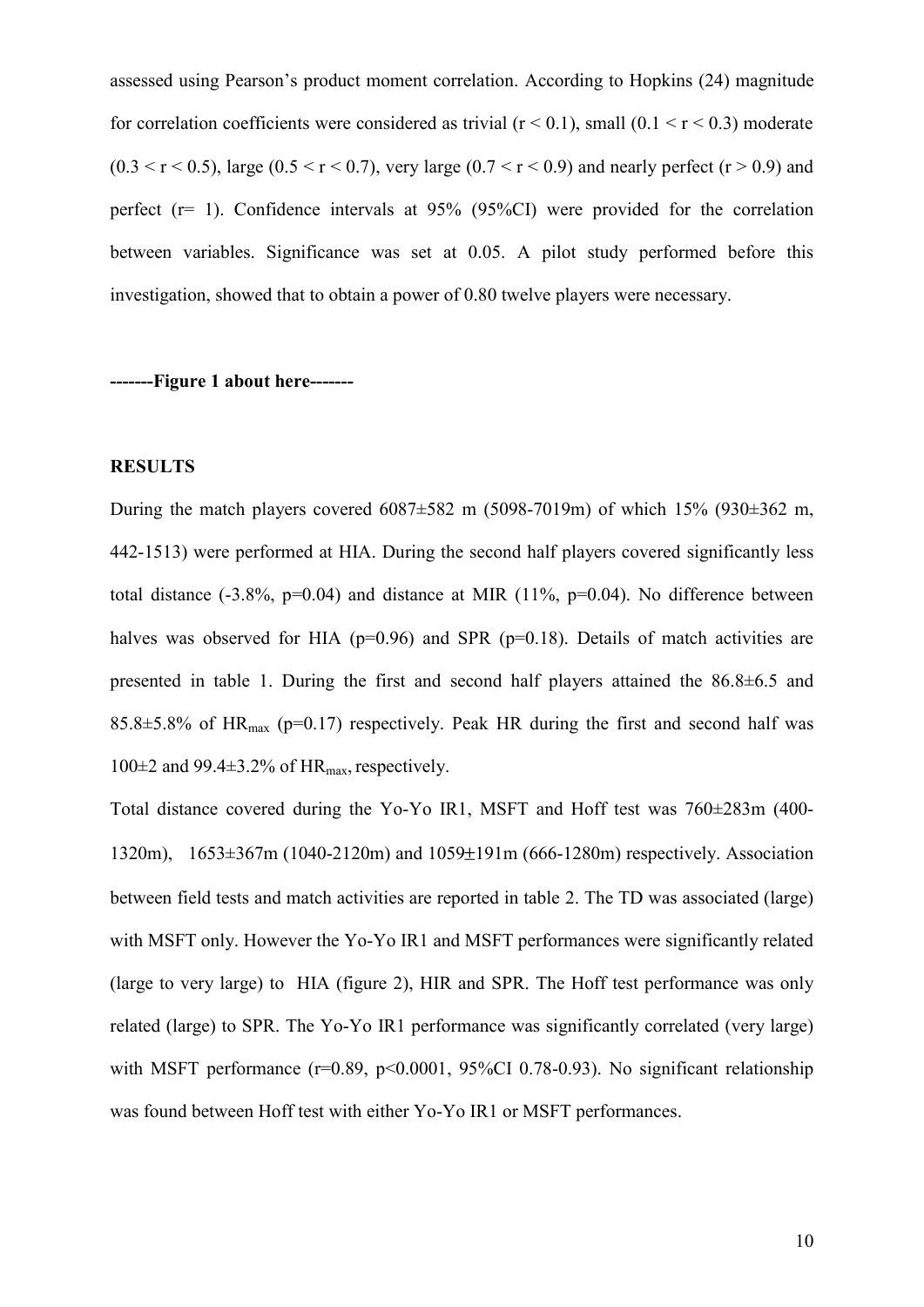**-------------Table 1 about here --------------- -------------Figure 2 about here ---------------** 

#### **DISCUSSION**

This is the first study to test three popular field-tests (Yo-Yo IR1, MSFT and Hoff test) for direct validity in male youth soccer players within the same research design.

In this study Yo-Yo IR1 and MSFT showed large to very-large association (see table 2) with several physical match activities that have been demonstrated to be soccer-specific dependent variable (24, 25). Thus supporting the direct validity of the Yo-Yo IR1 and MSFT for male youth soccer. However, the Hoff test demonstrated a large association with only the distance covered whilst sprinting  $(r=0.70, p=0.04, 95\% \text{CI } 0.63-0.77)$ .

This study's results are in-line with previous studies that examined the direct validity of the Yo-Yo IR1 in male and female soccer players (2). Also the very large correlation (r=0.73, p=0.003 95%CI 0.68-0.83) found between HIA and Yo-Yo IR1 performance is similar to that reported by Castagna et al. (13) for male young soccer players ( $r=0.77$ ,  $p<0.001$ ) and by Krustrup et al. (29, 30) for adult male ( $r=0.71$ ,  $p<0.05$ ) and female ( $r=0.76$ ,  $p<0.05$ ) soccer players. However in contrast to previous studies no significant relationship was observed between TD and Yo-Yo IR1 (r=0.42, p=0.14 CI95% 0.31-0.53) (13, 29, 30).

This study addressed for the first time the direct validity of MSFT and Hoff in male young soccer players. The MSFT was significantly related to distances covered in several speed zones/match activity categories showing a magnitude of effects ranging from large to verylarge (24) (see table 2). In contrast to the Yo-Yo IR1, MSFT performance showed to be largely related to TD ( $r=0.62$ ,  $p=0.02$ ,  $95\%$ CI 0.52-0.72). However no significant difference (p>0.05) was found between correlation coefficients of Yo-Yo IR1 and MSFT for the total distance covered. This findings may be considered as a consequence of the almost nearly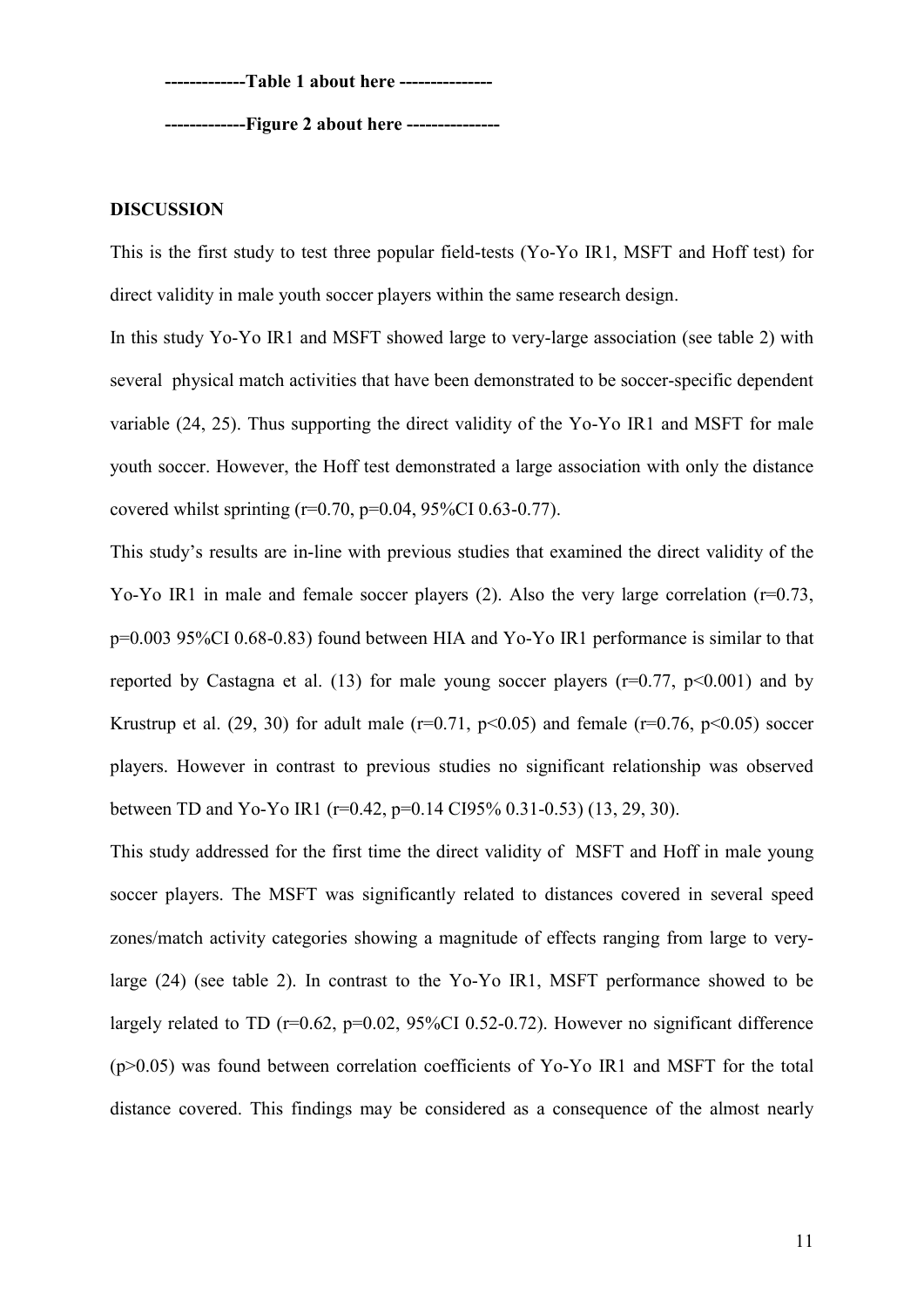perfect correlation (r=0.89, p< 0.0001, 95%CI 0.78-0.93) found between MSFT and Yo-Yo IR1 performance in this study.

In light of this study finding the MSFT and Yo-Yo IR1 may be considered as similar tests (i.e. 79% common variance) for young elite male soccer players of the age here considered (14-15 years). Consequently the MSFT and Yo-Yo IR1 may be used interchangeably to track the soccer-specific fitness of male young players in field conditions.

Despite having potential for a higher logical validity as it involves ball dribbling throughout the test, the Hoff test showed only a limited association with match activities when compared to MSFT and Yo-Yo IR1. Indeed the Hoff test was only related to the distance covered during the match with sprinting  $(r=0.70, p=0.04, 95\%$ CI 0.68-0.72), with the magnitude of the correlation coefficient being consistent with those reported for the same match activity in the MSFT and Yo-Yo IR1 comparisons. The reason for that limited relevance for soccer showed by the Hoff is difficult to be explained with this research design. However the low relative  $(ICC=0.68)$  and absolute  $(CV= 18.2)$  reliability reported in this study may suggest a limited application of the Hoff test for male young soccer players aerobic-fitness performance assessment.

The main problem with correlation studies is that the value of the correlation is sensitive to the population addressed if not well designed (23). However the generalisation of this study findings may be warranted by the stratified random sampling undertaken for determining the players group. Furthermore the data reported here for Yo-Yo IR1 and MSFT are in line with those found by Castagna et al. (13) and Williford et al. (46) in soccer players of similar competitive level and age respectively. Additionally the average match distance covered by players was similar to that previously reported in studies addressing male youth soccer players of similar characteristics (i.e. age, experience and competitive level) (7, 13). Furthermore similarity with previously published studies on male youth soccer were found for cardiovascular stress (i.e. mean HR) (41). Conservation of HIA between halves was found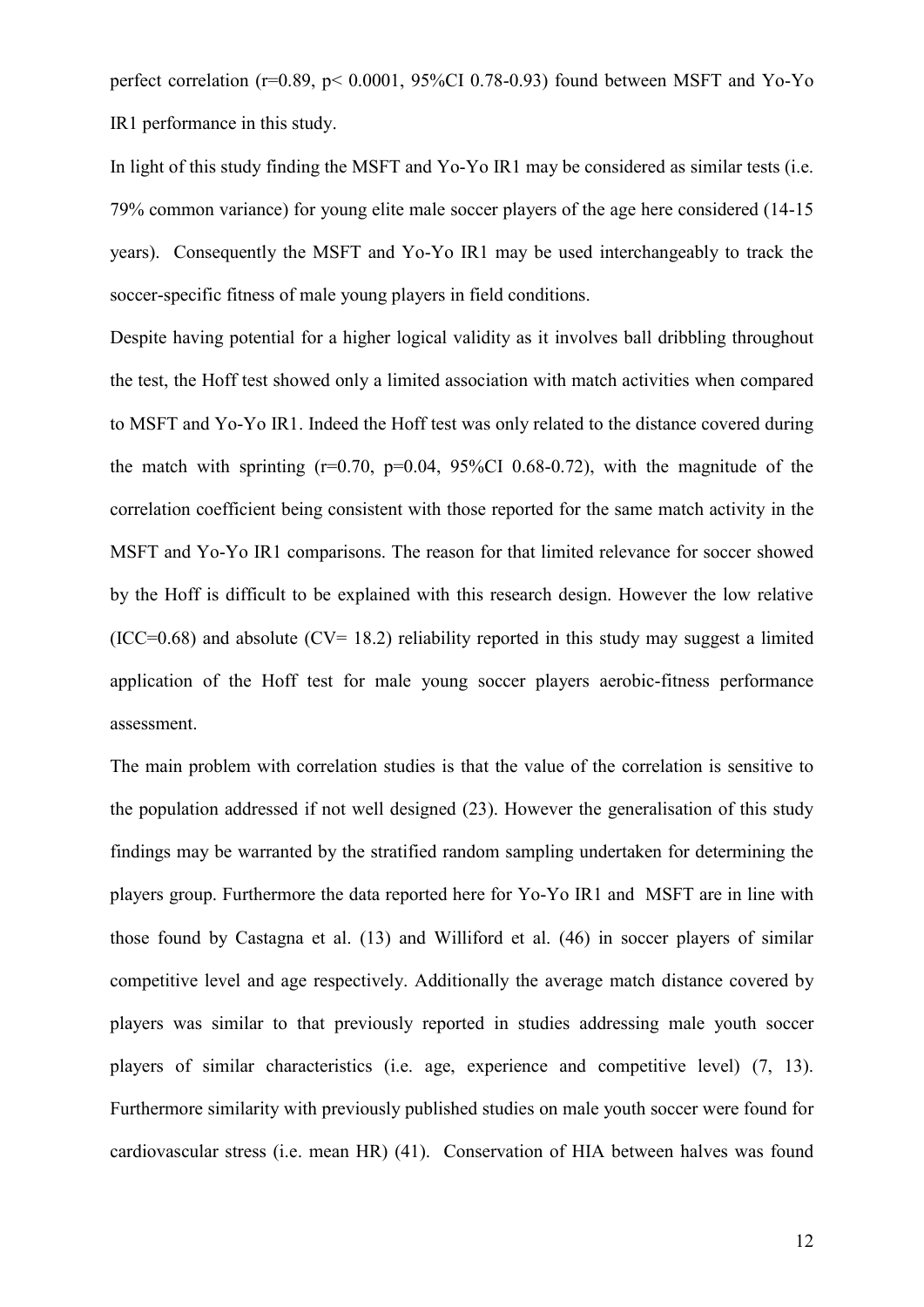despite a significant decrement of TD and MIR across halves, a finding in-line with previously published papers (7, 13), thus further supporting the suggested competitive "sparing behaviour" reported originally by Castagna et al. (7). As a consequence of these similarities, in terms of physical match performance and field-test performance, the population of male youth soccer players employed in this study may be considered as representative of age, training and competitive level matched soccer players. Consequently the external validity of this study finding is warranted (11).

This study findings clearly demonstrate that aerobic performance, as determined by commonly used field-tests is related to physical match performance in young male soccer players. This provide further evidence to the relevance of aerobic fitness *per se* in male youth soccer (38, 39). Consequently aerobic fitness should be collated in the training strategies attempting to develop the physical preparedness of young soccer players (13, 27, 41).

The resulting associations between field-test performance and match physical performance demonstrate that the Yo-Yo IR1 and MSFT may be regarded as relevant test to evaluate endurance in young soccer. However the magnitude of the effect although ranging between large to very large according to the definition provided by Hopkins (24) the corresponding effect size of the relationship, assumed as coefficient of determination  $(r^2)$ , was above the critical value of 0.50 only in 4 out of the 8 significant pre-planned correlations (42). Furthermore the highest value did not reached the 60% of shared variance. Although the specificity of this test should be admitted with caution (i.e.  $r^2$  from 0.38 to 0.58) the direct validity was warranted by this study findings (42). It could be speculated that new soccer specific tests are to be estabilished in order to more closely describe match physical demands. In this regard field tests should more closely mimic match activity pattern and thus based on sound match and time motion analysis procedures (6). Due to the interest and relevance of this issue future studies are warranted.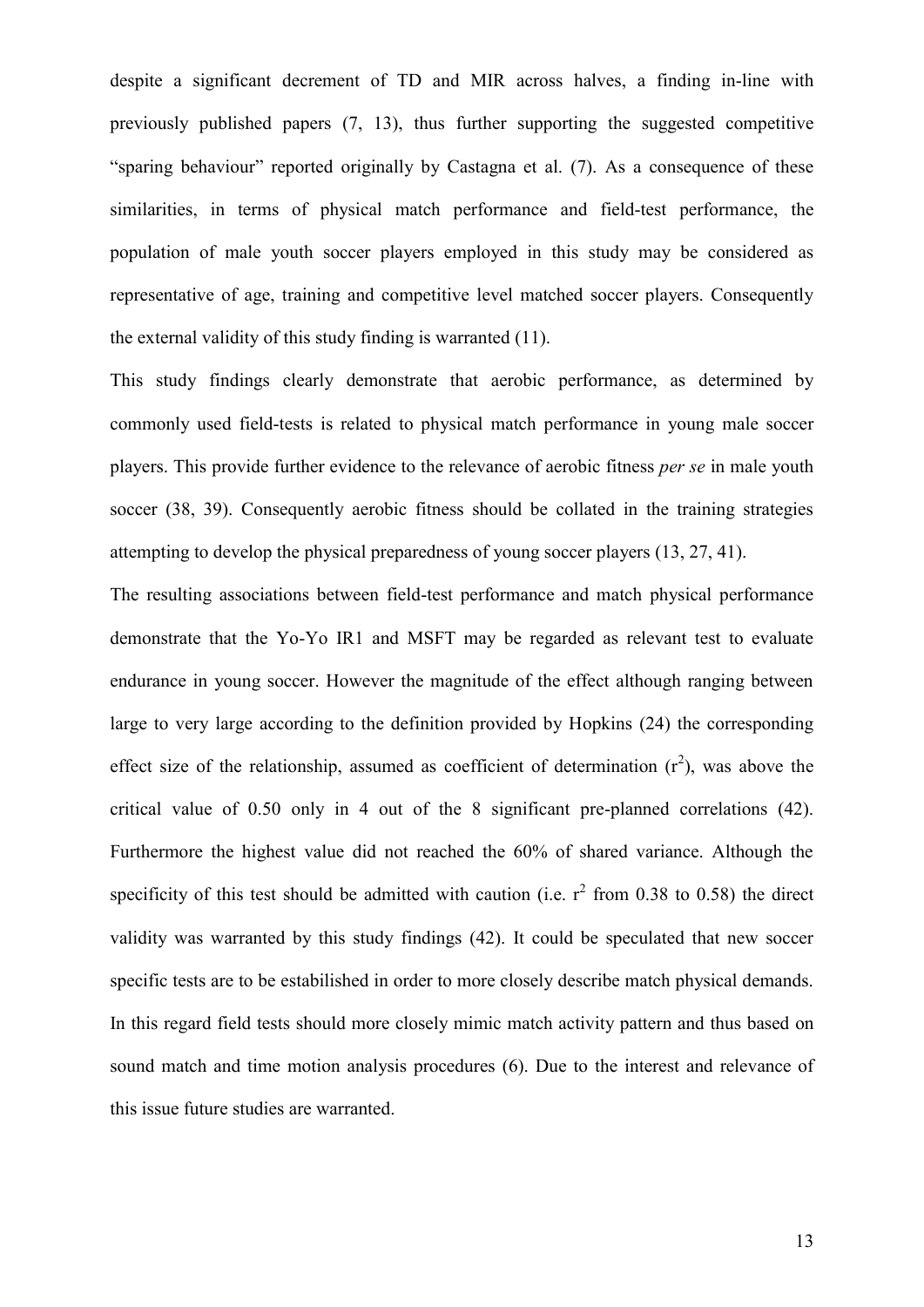## **PRACTICAL APPLICATIONS**

The results of this study showed that Yo-Yo IR1 and MSFT being strongly associated (i.e.  $r=0.89$ ,  $p<0.0001$ ) and similarly related to match physical performance (see table 2) may be considered as interchangeable. This peculiarity may suggest the use of these "beep tests" (i.e. audio cue guided tests) in accordance of the preparation moment of the season. Coaches and strength conditioning professional may use the MSFT in the first stages of their fitness training program as its protocol involves lower starting speeds (10). On the other hand the Yo-Yo IR1 may be implemented when players are more aerobically fit as it considers starting speeds, although repeated for a limited number of bouts and with frequent recovery time (i.e. 10s every 40m), that correspond very often to the maximal speed attained at exhaustion during the MSFT. An added value of the Yo-Yo IR1 lies in the limited amount of time that usually requires (i.e. 6.21 min) in this population of male young soccer players (13). This suggests the Yo-Yo IR1 to be a field test that is easy implement when a limited time can be devoted to testing (i.e. during the competitive season) (2, 29).

Interestingly the Hoff test, although involving an exercise mode relevant to soccer (i.e. balldribbling) possessed only a limited association with physical match performance (i.e. sprinting) and no significant relationship with the other field tests. However the emerged association with match sprinting distance was similar to those showed by Yo-Yo IR1 and MSFT ( $p>0.05$ ). As a consequence of the required labour time necessary to set-up the Hoff test track, the limited number of players that may be reasonably tested with this course at a time and the poor reliability showed by this test in this study, the use of the Hoff is discouraged.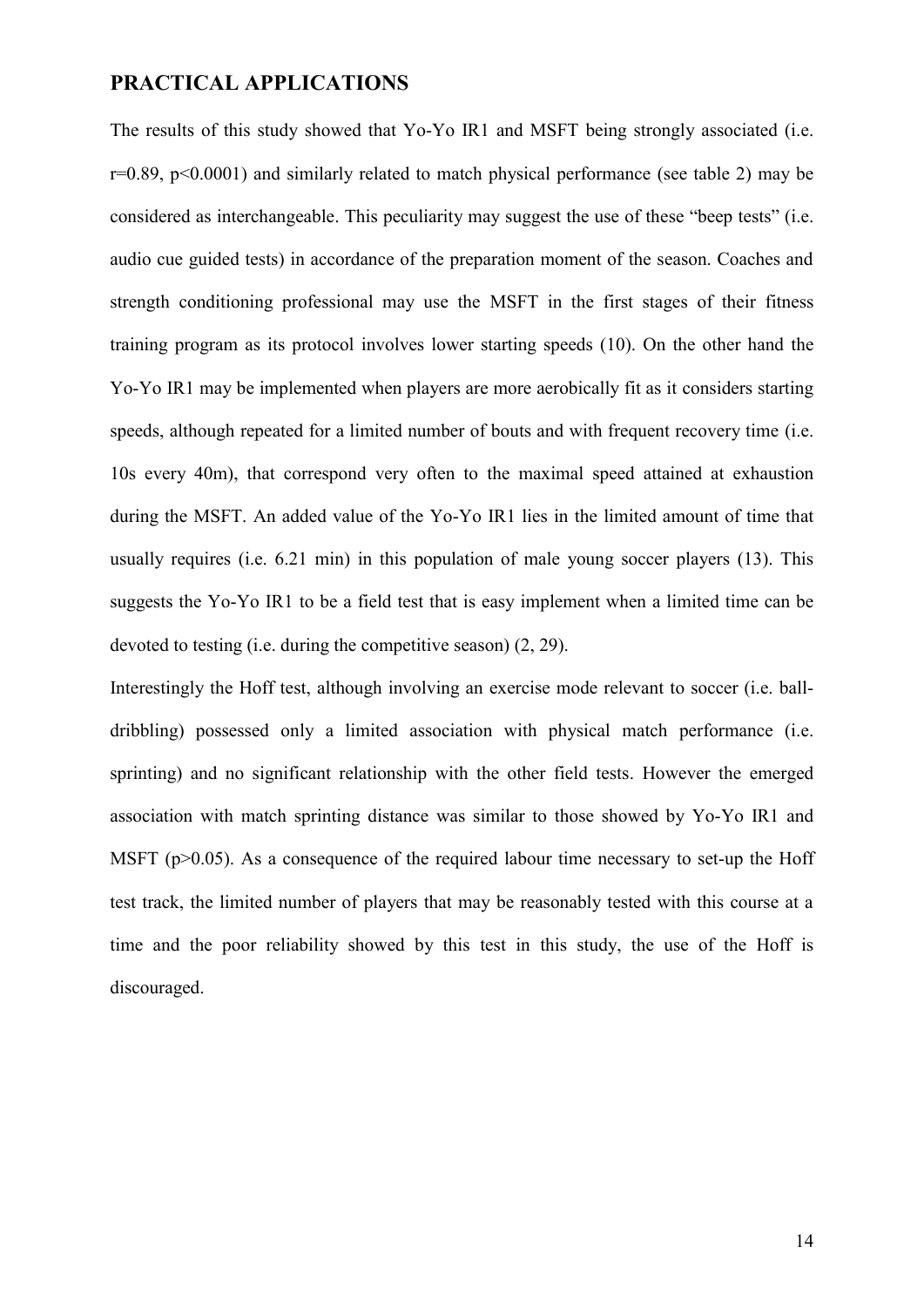### **Acknowledgments**

This project was fully financed by the Federazione Sammarinese Giuoco Calcio (FSCG, San Marino). We would like to thanks Emilio Cecchini and Marco Giovannelli for their valuable help in collecting the data and in the organization of the practical aspect of this research. A warm thank you is dedicated to the enthusiastic availability of all the coaches and players of the FSGC.

#### **References**

- 1. BANGSBO, J. *Fitness Training in Football a Scientific Approach*. Bagsværd, Denmark: HO+Storm, 1994.
- 2. BANGSBO, J., F.M. IAIA, and P. KRUSTRUP. The Yo-Yo intermittent recovery test : a useful tool for evaluation of physical performance in intermittent sports. *Sports Med*. 38(1):37-51. 2008.
- 3. BARBERO-ALVAREZ, J.C., A. COUTTS, J. GRANDA, V. BARBERO-ALVAREZ, and C. CASTAGNA. The validity and reliability of a global positioning satellite system device to assess speed and repeated sprint ability (RSA) in athletes. *J Sci Med Sport*. 2009.
- 4. BODDINGTON, M.K., M.I. LAMBERT, and M.R. WALDECK. Validity of a 5-meter multiple shuttle run Test for assessing fitness of women field Hockey players. *J Strength Cond Res.* 18(1):97-100. 2004.
- 5. BRAVO, D.F., F.M. IMPELLIZZERI, E. RAMPININI, C. CASTAGNA, D. BISHOP, and U. WISLØFF. Sprint vs. interval training in football. *Int J Sports Med*. 29(8):668-74. 2008.
- 6. CARLING, C., J. BLOOMFIELD, L. NELSEN, and T. REILLY. The role of motion analysis in elite soccer: contemporary performance measurement techniques and work rate data. *Sports Med*. 38(10):839-62. 2008.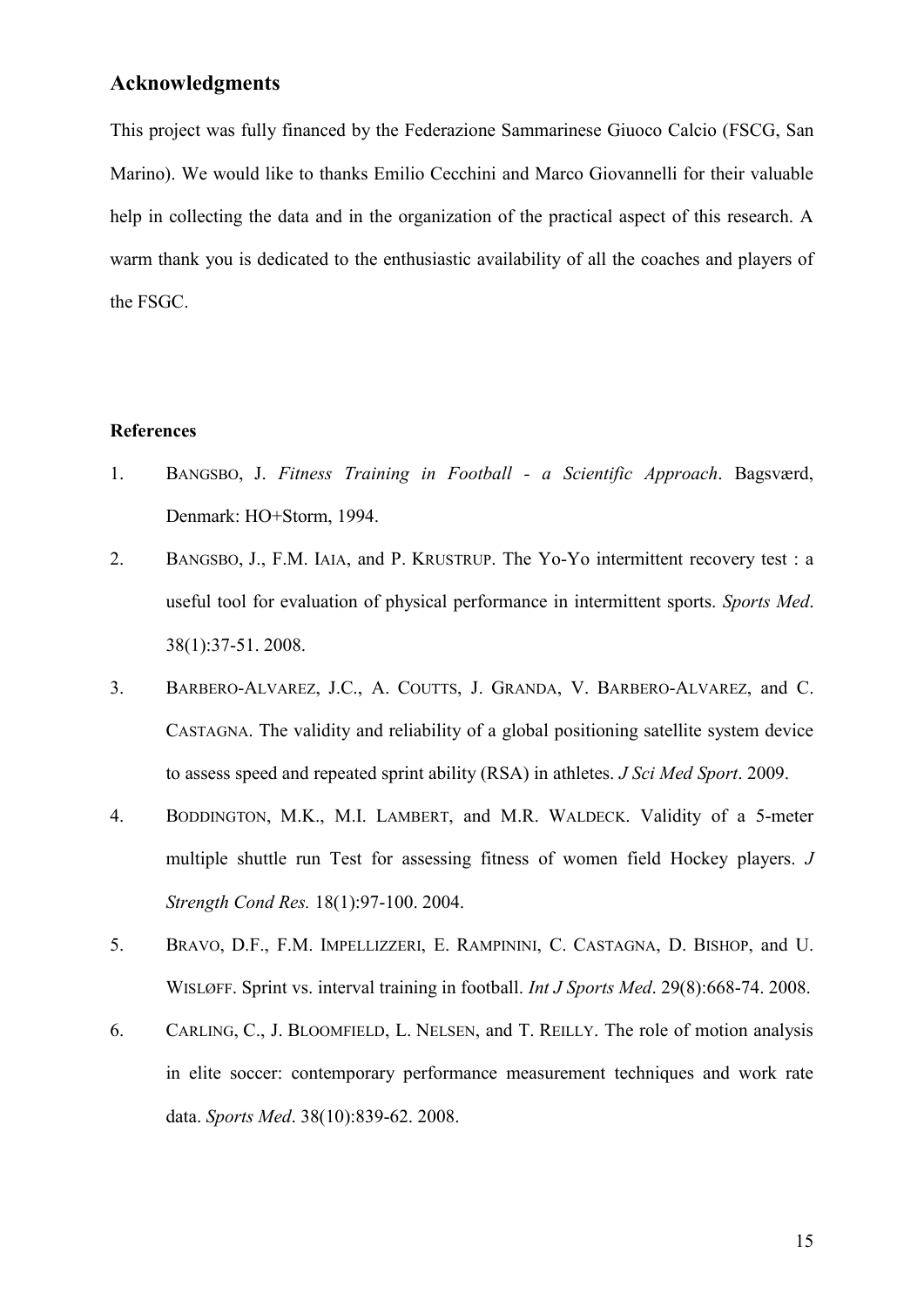- 7. CASTAGNA, C., S. D'OTTAVIO, and G. ABT. Activity profile of young soccer players during actual match play. *J Strength Cond Res..* 17(4):775-780. 2003.
- 8. CASTAGNA, C., G. ABT, and S. D'OTTAVIO. Competitive-level differences in Yo-Yo intermittent recovery and 12 min run test performance in soccer referees. *Journal of Strength and Conditioning Research*. 19(4):805-809. 2005.
- 9. CASTAGNA, C., F.M. IMPELLIZZERI, R. BELARDINELLI, G. ABT, A. COUTTS, K. CHAMARI, and S. D'OTTAVIO. Cardiorespiratory responses to Yo-yo Intermittent Endurance Test in nonelite youth soccer players. *J. Strength Cond. Res.* 20(2):326- 330. 2006.
- 10. CASTAGNA, C., F.M. IMPELLIZZERI, K. CHAMARI, D. CARLOMAGNO, and E. RAMPININI. Aerobic fitness and yo-yo continuous and intermittent tests performances in soccer players: a correlation study. *J. Strength Cond. Res.* 20(2):320-325. 2006.
- 11. CASTAGNA, C., IMPELLIZZERI F. M. , E. RAMPININI, S. D'OTTAVIO, and V. MANZI. The Yo-Yo intermittent recovery test in basketball players *J Sci Med Sport.* 11(2):202- 208. 2008.
- 12. CASTAGNA, C., F. IMPELLIZZERI, E. CECCHINI, E. RAMPININI, and J.C. ALVAREZ. Effects of intermittent-endurance fitness on match performance in young male soccer players. *J Strength Cond Res*. 23(7):1954-9. 2009.
- 13. CASTAGNA, C., I. IMPELLIZZERI, E. CECCHINI, E. RAMPININI, and J.C. BARBERO ALVAREZ. Effects of intermittent-endurance fitness on match performance in young male soccer players. *J Strength Cond Res*. in press. 2009.
- 14. CHAMARI, K., Y. HACHANA, F. KAOUECH, R. JEDDI, I. MOUSSA-CHAMARI, and U. WISLØFF. Endurance training and testing with the ball in young elite soccer players. *Br. J. Sports Med.* 39(1):24-28. 2005.
- 15. COHEN, J. *Statistical power analysis for the behavioral sciences*. Hillsdale, NJ: Lawrence Erlbaum Associates, 1988.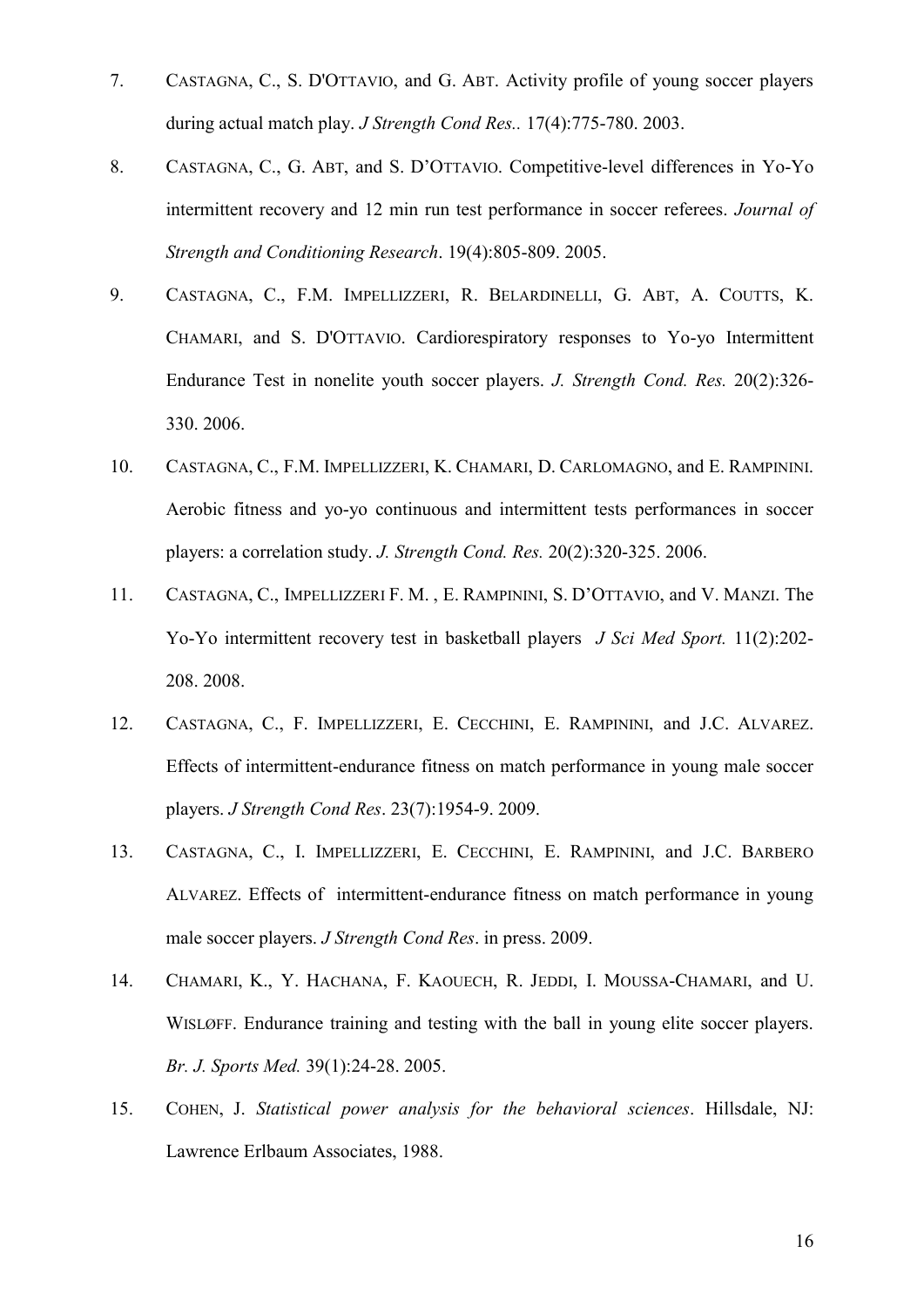- 16. COUTTS, A.J. and R. DUFFIELD. Validity and reliability of GPS devices for measuring movement demands of team sports. *J Sci Med Sport*. 2008.
- 17. EDGECOMB, S.J. and K.I. NORTON. Comparison of global positioning and computerbased tracking systems for measuring player movement distance during Australian Football. *J Sci Med Sport*. 9(1-2):25-32. 2006.
- 18. ESPOSITO, F., F.M. IMPELLIZZERI, V. MARGONATO, R. VANNI, G. PIZZINI, and A. VEICSTEINAS. Validity of heart rate as an indicator of aerobic demand during soccer activities in amateur soccer players. *Eur J Appl Physiol*. 93(1-2):167-172. . 2004.
- 19. GORE, C.J., ed. *Physiological Tests for Elite Athletes*.Human Kinetics: Champaign, IL. 2000.
- 20. HELGERUD, J., L.C. ENGEN, U. WISLØFF, and J. HOFF. Aerobic endurance training improves soccer performance. *Med. Sci. Sports Exerc.* 33(11):1925-1931. 2001.
- 21. HILL-HAAS, S.V., A.J. COUTTS, G.J. ROWSELL, and B.T. DAWSON. Generic versus small-sided game training in soccer. *Int J Sports Med*. 30(9):636-42. 2009.
- 22. HOFF, J., U. WISLØFF, L.C. ENGEN, O.J. KEMI, and J. HELGERUD. Soccer specific aerobic endurance training. *Br J Sports Med*. 36(3):218-221. 2002.
- 23. HOPKINS, W.G. Measures of reliability in sports medicine and science. *Sports Med.* 30:1-15. 2000.
- 24. HOPKINS, W.G. A Scale of Magnitudes for Effect Statistics. *[http://www.sportsci.org/resource/stats/index.html](http://www.sportsci.org/resource/stats/index.html()*( Accessed march 2009). 2002.
- 25. IAIA, F.M., E. RAMPININI, and J. BANGSBO. High-intensity training in football. *Int J Sports Physiol Perform*. 4(3):291-306. 2009.
- 26. IMPELLIZZERI, F., E. RAMPININI, and S. MARCORA. Physiological assessment of aerobic training in soccer. *J. Sports Sci.* 23(6):583-592. 2005.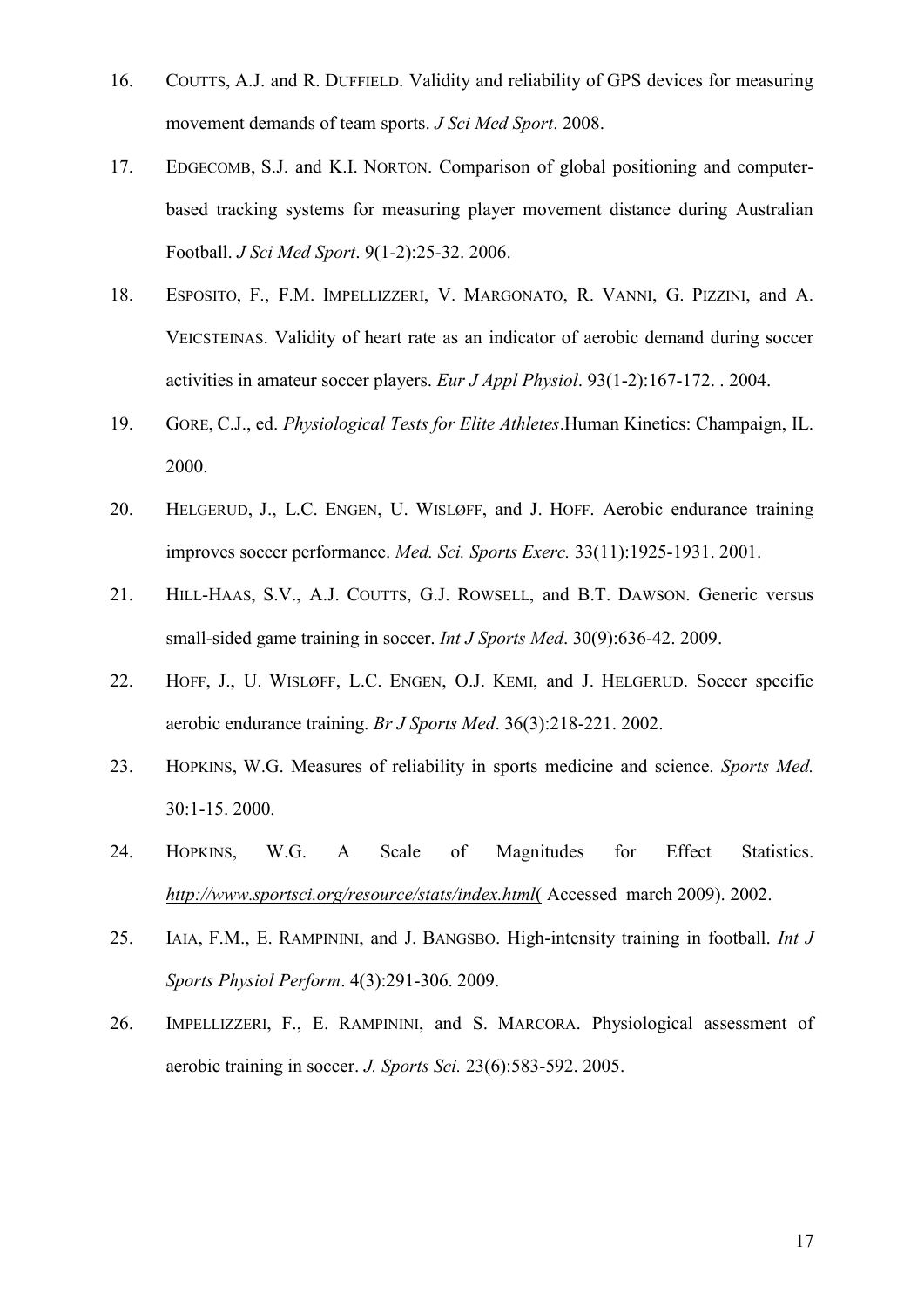- 27. IMPELLIZZERI, F.M., S.M. MARCORA, C. CASTAGNA, T. REILLY, A. SASSI, F.M. IAIA, and E. RAMPININI. Physiological and performance effects of generic versus specific aerobic training in soccer players. *Int. J. Sports Med.* 27(6):483-492. 2006.
- 28. IMPELLIZZERI, F.M., E. RAMPININI, C. CASTAGNA, D. BISHOP, D. FERRARI BRAVO, A. TIBAUDI, and U. WISLØFF. Validity of a repeated-sprint test for football. *Int J Sports Med*. 29(11):899-905. 2008.
- 29. KRUSTRUP, P., M. MOHR, T. AMSTRUP, T. RYSGAARD, J. JOHANSEN, A. STEENSBERG, P.K. PEDERSEN, and J. BANGSBO. The Yo-Yo Intermittent Recovery Test: Physiological response, reliability, and validity. *Med. Sci. Sports Exer.* 35(4):697- 705. 2003.
- 30. KRUSTRUP, P., M. MOHR, H. ELLINGSGAARD, and J. BANGSBO. Physical demands during an elite female soccer game: importance of training status. *Med Sci Sports Exerc*. 37(7):1242-1248. 2005.
- 31. MACLEOD, H., J. MORRIS, A. NEVILL, and C. SUNDERLAND. The validity of a nondifferential global positioning system for assessing player movement patterns in field hockey. *J Sports Sci*. 27(2):121-8. 2009.
- 32. PATE, R.R. and A. KRISKA. Physiological basis of the sex difference in cardiorespiratory endurance. *Sports Med*. 1(2):87-98. 1984.
- 33. PORTAS, M., C. RUSH, CHRIS , C. BARNES, and A. BATTERHAM. Method comparison of linear distance and velocity measurements with global positioning satellite (GPS) and the timing gate techniques. *J Sports Sci Med* 6(suppl 10):7. 2007.
- 34. RAMPININI, E., D. BISHOP, S.M. MARCORA, D. FERRARI BRAVO, R. SASSI, and F.M. IMPELLIZZERI. Validity of simple field tests as indicators of match-related physical performance in top-level professional soccer players. *Int. J. Sports Med.* 28(3):228- 235. 2007.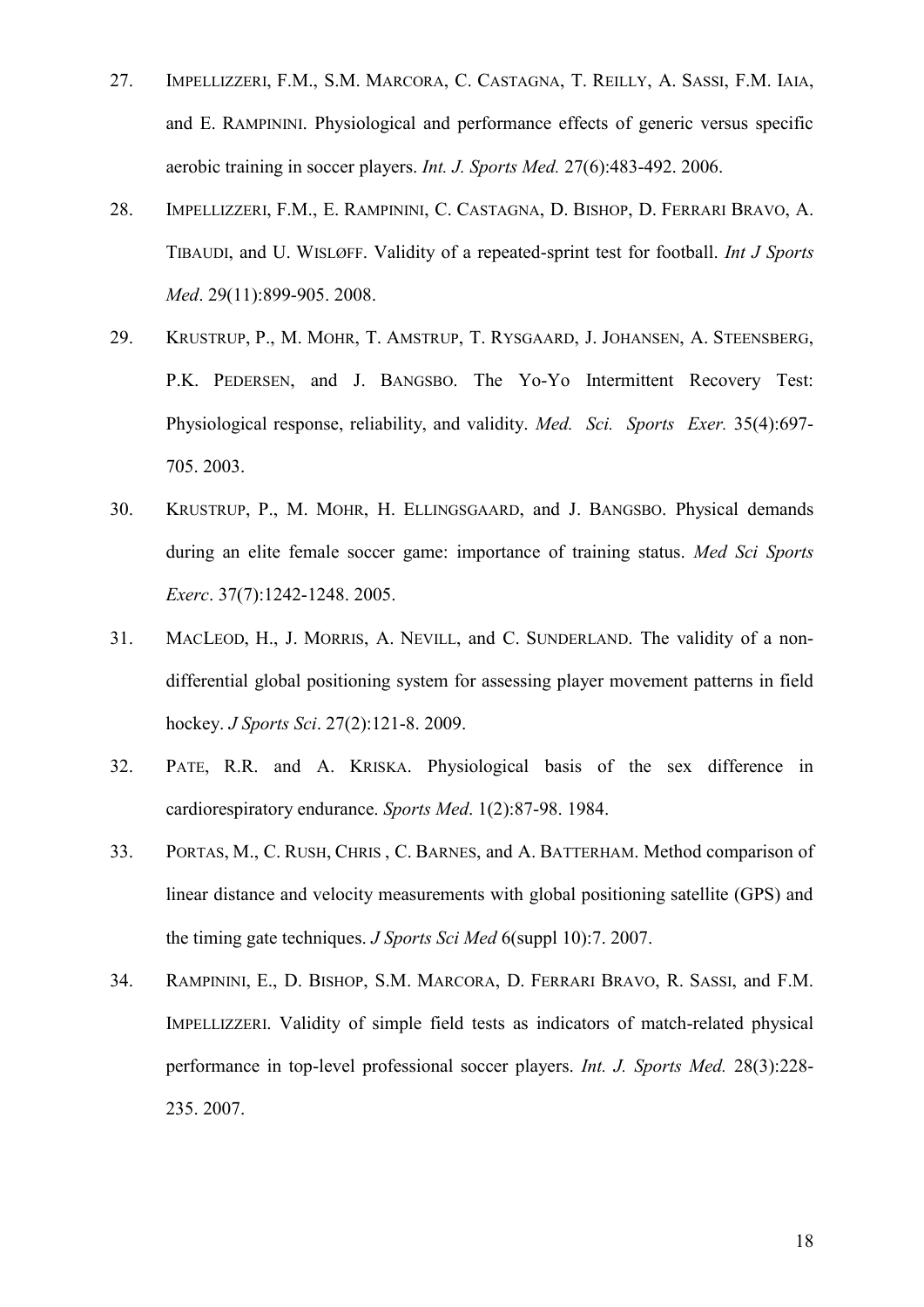- 35. RAMPININI, E., F.M. IMPELLIZZERI, C. CASTAGNA, G. ABT, K. CHAMARI, A. SASSI, and S.M. MARCORA. Factors influencing physiological responses to small-sided soccer games. *J Sports Sci.* 25(6):659-666. 2007.
- 36. RAMSBOTTOM, R., J. BREWER, and C. WILLIAMS. A progressive shuttle run test to estimate maximal oxygen uptake. *Br. J. Sports Med.* 22(4):141-144. 1988.
- 37. RANDERS, M.B., I. MUJIKA, A. HEWITT, J. SANTISTEBAN, R. BISCHOFF, R. SOLANO, A. ZUBILLAGA, E. PELTOLA, P. KRUSTRUP, and M. MOHR. Application of four different football match analysis systems: A comparative study. *Journal of Sport Sciences*. DOI: 10.1080/02640410903428525(Ahead of print). 2010.
- 38. REILLY, T., J. BANGSBO, and A. FRANKS. Anthropometric and physiological predispositions for elite soccer. *J. Sports Sci.* 18:669-683. 2000.
- 39. REILLY, T., A.M. WILLIAMS, A. NEVILL, and A. FRANKS. A multidisciplinary approach to talent identification in soccer. *J. Sports Sci*. 18(9):695-702. 2000
- 40. REILLY, T. An ergonomics model of the soccer training process. *J. Sports Sci.* 23( 6):561-572. 2005.
- 41. STØLEN, T., K. CHAMARI, C. CASTAGNA, and U. WISLØFF. Physiology of Soccer: An Update. *Sports Med.* 35(6):501-536. 2005.
- 42. THOMAS, J.R., J.K. NELSON, and J. SILVERMAN. *Research methods in physical activity*. 5th ed. Champaign, IL.: Human Kinetics, 2005.
- 43. VAEYENS, R., R.M. MALINA, M. JANSSENS, B. VAN RENTERGHEM, J. BOURGOIS, J. VRIJENS, and R.M. PHILIPPAERTS. A multidisciplinary selection model for youth soccer: the Ghent Youth Soccer Project. *Br J Sports Med*. 40(11):928-934. 2006.
- 44. VAEYENS, R., M. LENOIR, A.M. WILLIAMS, and R.M. PHILIPPAERTS. Talent identification and development programmes in sport : current models and future directions. *Sports Med*. 38(9):703-14. 2008.
- 45. VINCENT, W.J. *Statistics in Kinesiology*. Champaign, IL: Human Kinetics, 1995.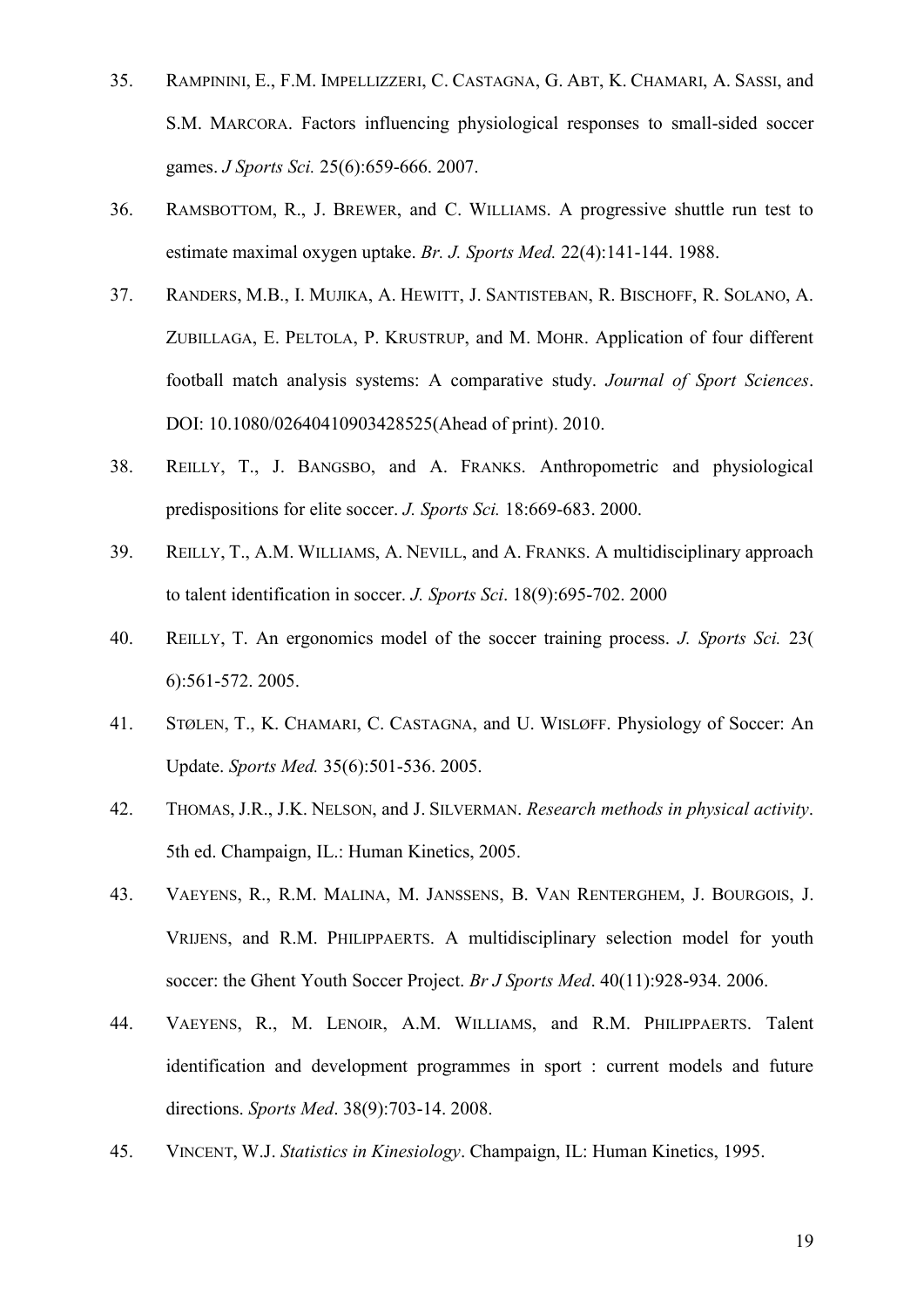46. WILLIFORD, H.N., M. SCHARFF-OLSON, W.J. DUEY, S. PUGH, and J.M. BARKDALE. Physiological status and prediction of cardiovascular fitness in highly trained youth soccer athletes. *J. Strength Cond. Res.* 13(1):10-15. 1999.

#### **LEGENDS of TABLES and FIGURES**

**Table 1.** Match analysis data (n=18).

- **Table 2.** Correlation matrix of the relationship between field tests and match activities (n=18). Only statistically significant relationships are reported ( $p \le 0.05$ ).
- **Figure 1.** Testing course of the Hoff test (1 lap=290m).
- **Figure 2.** Correlation plots of the relationships HIA vs MSFT (black dots) and HIA vs Yo-Yo IR1 (open dots), six data overlapped.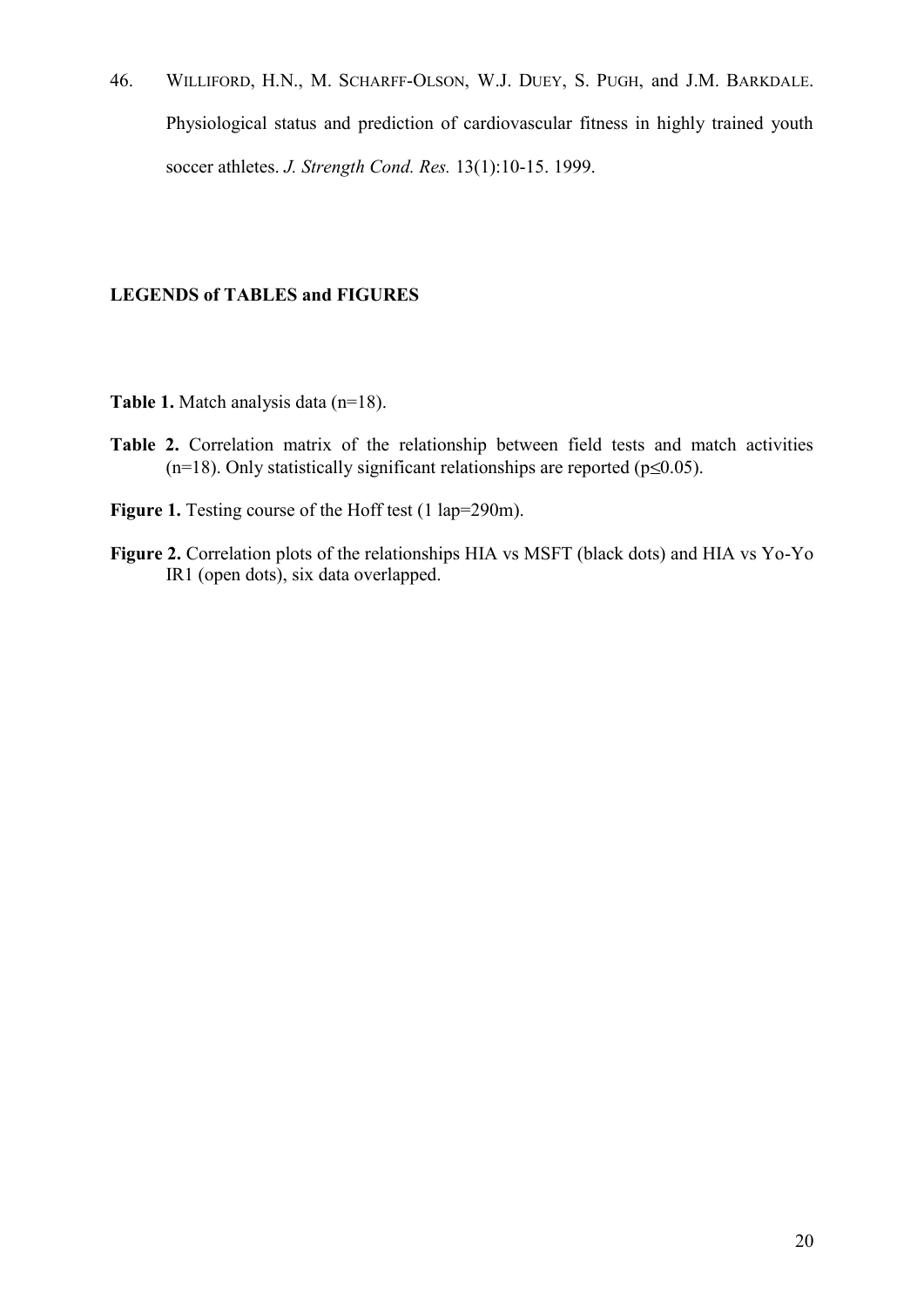## **Table 1**

| Variable (m) | First Half       | Second Half    | Effect Size $(d)$ | Total          |  |
|--------------|------------------|----------------|-------------------|----------------|--|
|              |                  |                |                   |                |  |
| Walking      | $240\pm 48$      | $245 \pm 54$   | 0.12              | $486 \pm 93$   |  |
| Jogging      | $1531 \pm 117$   | $1499 \pm 183$ | 0.26              | $3029 \pm 274$ |  |
| <b>MIR</b>   | $862 \pm 224$ ** | $768 \pm 212$  | 0.59              | $1630\pm405$   |  |
| <b>HIR</b>   | $346 \pm 139$    | $367 \pm 134$  | 0.23              | $713 \pm 258$  |  |
| Sprinting    | $120 \pm 81$     | $97 \pm 60$    | 0.40              | $217\pm129$    |  |
| <b>HIA</b>   | $466 \pm 201$    | $464\pm181$    | 0.02              | $930 \pm 362$  |  |
| TD           | 3102±299**       | $2986 \pm 312$ | 0.62              | $6087 \pm 582$ |  |
|              |                  |                |                   |                |  |

TD= Total Distance; HIA= High Intensity Activities; HIR= High Intensity Running; MIR= Medium Intentisity Running.  $*=p \le 0.05; **=p < 0.01$ .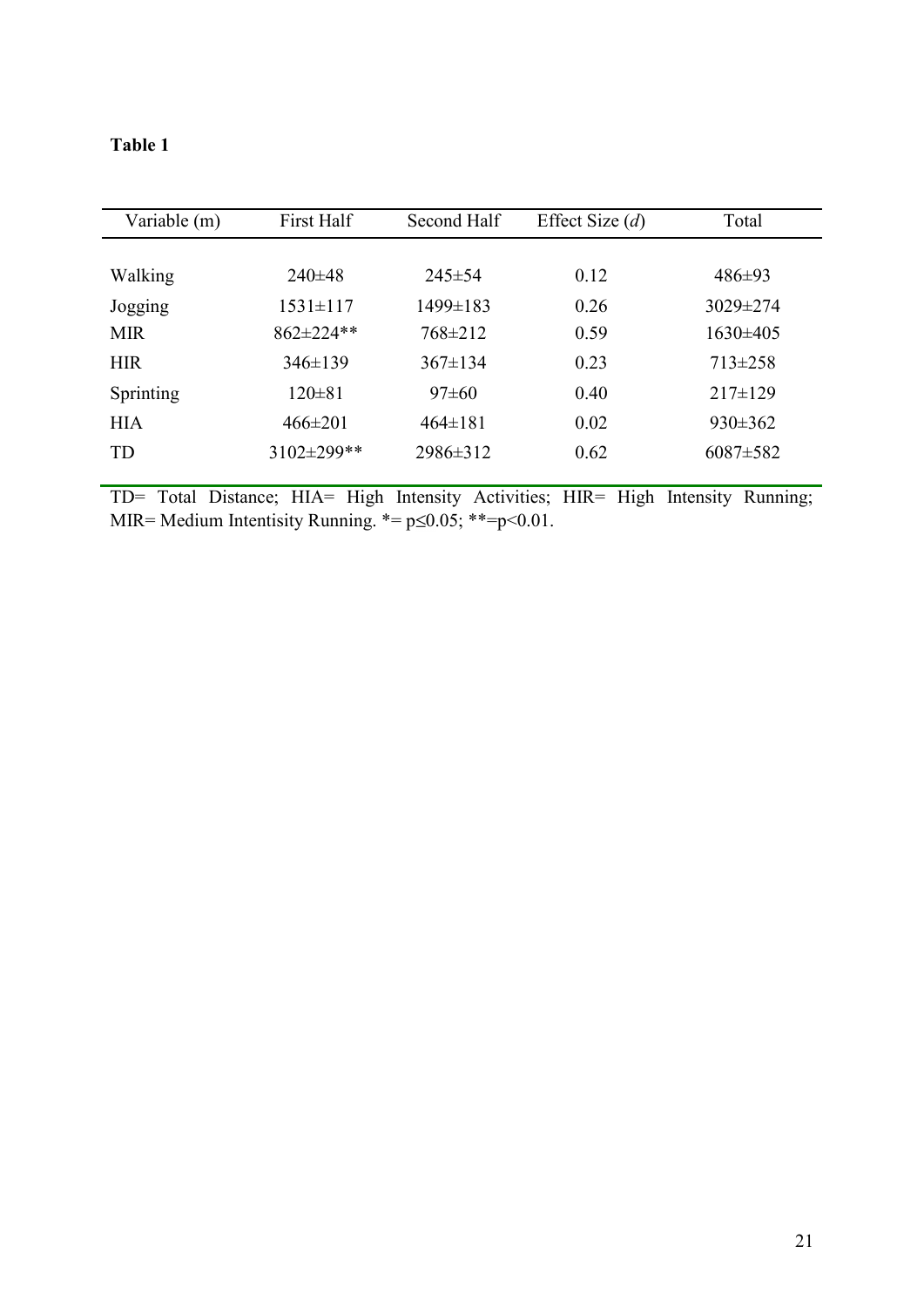**Table 2.** Correlation matrix of the relationship between field tests and match activities. Only statistically significant relationships are reported ( $p \le 0.05$ ).

| <b>Match Activity</b> | Yo-Yo IR1            | <b>MSFT</b>          | Hoff               |
|-----------------------|----------------------|----------------------|--------------------|
|                       |                      |                      |                    |
| TD                    |                      | $0.62*(0.52-0.72)$   |                    |
| HIA                   | $0.73**$ (0.68-0.83) | $0.75**$ (0.58-0.72) |                    |
| <b>HIR</b>            | $0.65**$ (0.58-0.72) | $0.70**$ (0.68-0.72) |                    |
| Sprinting             | $0.76**$ (0.69-0.83) | $0.72**$ (0.67-0.77) | $0.70*(0.63-0.77)$ |

TD= total distance; HIA= High Intensity Activities; HIR= High Intensity Running. \*  $p \le 0.05$ ; \*\*p<0.01.  $(95\%CI)$ .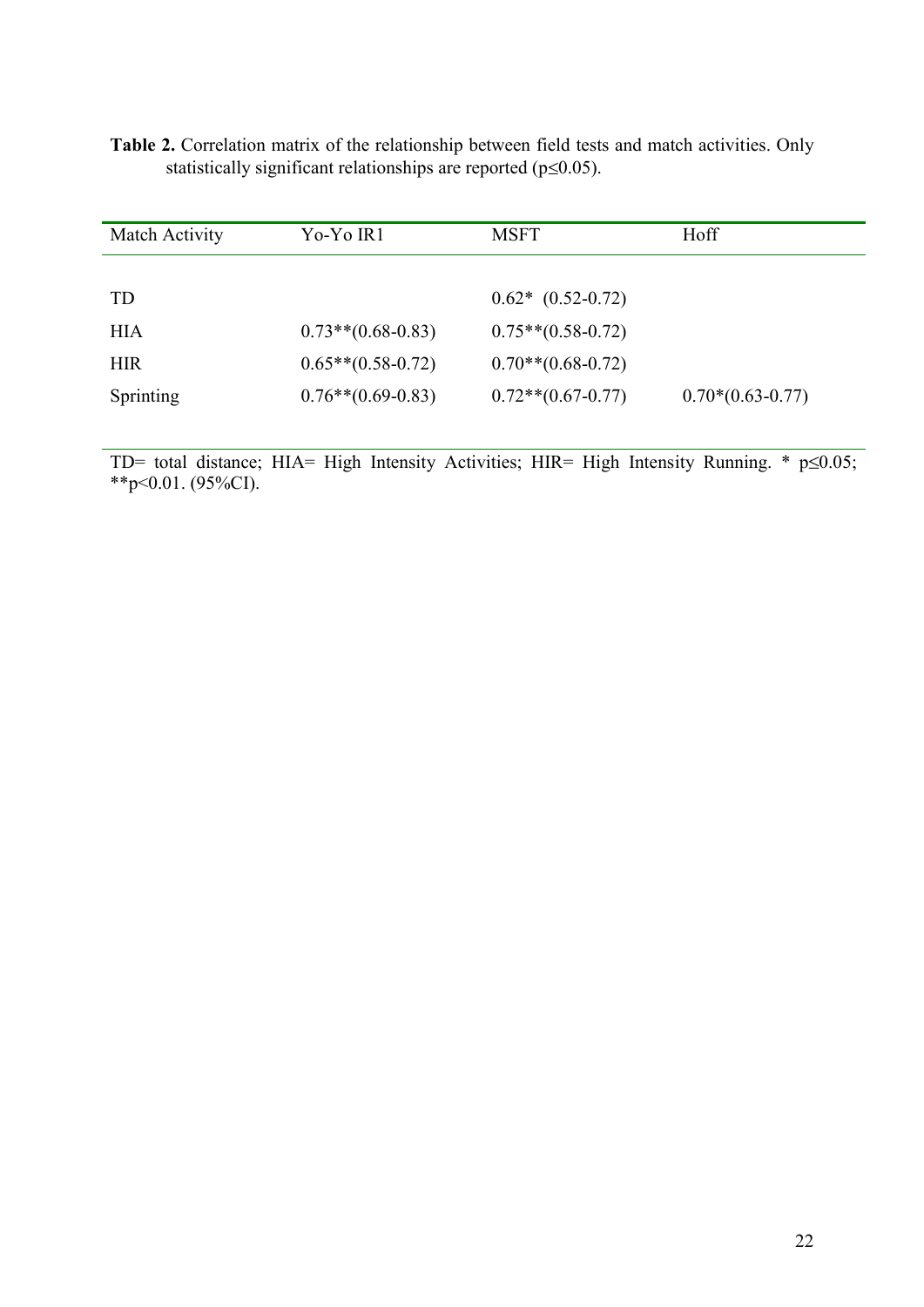**Figure 1.**